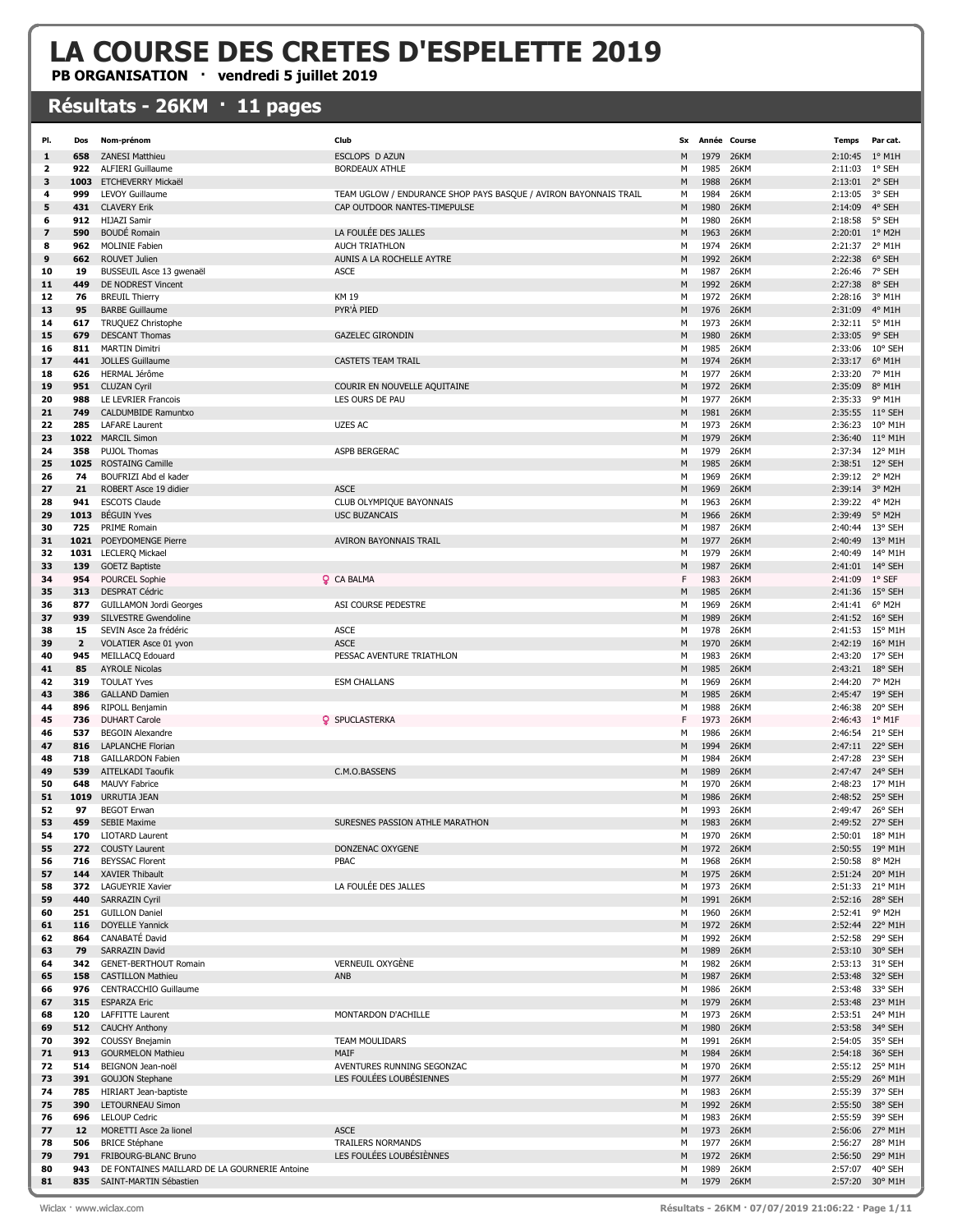| PI.        | Dos         | Nom-prénom                                                 | Club                                    | Sx     |              | Année Course        | <b>Temps</b>       | Par cat.           |
|------------|-------------|------------------------------------------------------------|-----------------------------------------|--------|--------------|---------------------|--------------------|--------------------|
| 82         | 195         | <b>IBAREMBORDE Damien</b>                                  | <b>BIARRITZ OLYMPIQUE</b>               | М      | 1993         | 26KM                | 2:57:48            | 41° SEH            |
| 83         | 520         | <b>GONZALEZ Gilles</b>                                     |                                         | M      | 1972         | 26KM                | 2:57:54            | 31° M1H            |
| 84         | 1038        | <b>CHARLES Florian</b>                                     |                                         | м      | 1990         | <b>26KM</b>         | 2:57:57            | 42° SEH            |
| 85         | 566         | LECOQ Sylvain                                              |                                         | M      | 1977         | 26KM                | 2:58:10            | 32° M1H            |
| 86         | 234         | <b>REDONNET Christophe</b>                                 | CA PICTAVE                              | м      | 1963         | <b>26KM</b>         | 2:58:14            | 10° M2H            |
| 87         | 393         | <b>WOLLSCHEIDT Vincent</b>                                 |                                         | M      | 1981         | 26KM                | 2:58:14            | 43° SEH            |
| 88         | 366         | NAULLEAU Rémy                                              | S/L ESM CHALLANS                        | м      | 1969         | <b>26KM</b>         | 2:58:16            | 11° M2H            |
| 89         | 555         | <b>COMPAGNON Alexandre</b>                                 |                                         | M      | 1990         | 26KM                | 2:58:19            | 44° SEH            |
| 90         | 232         | <b>DURROUX Joris</b>                                       | <b>HAPPY RUNNING CREW</b>               | м      | 1991         | <b>26KM</b>         | 2:58:20            | 45° SEH            |
| 91         | 903         | <b>ROMAIN Capdeville</b>                                   | LÉOGNAN                                 | M      | 1990         | 26KM                | 2:58:36            | 46° SEH            |
| 92         | 4           | AUDUBERT Asce 2a yannick                                   | <b>ASCE</b>                             | м      | 1971         | <b>26KM</b>         | 2:59:24            | 33° M1H            |
| 93         | 822         | DE WINTER Jean marc                                        | CM FLOIRAC                              | M      | 1971         | 26KM                | 2:59:37            | 34° M1H            |
| 94         | 152         | <b>COMBY Eric</b>                                          | <b>TEAM TRAIL 19</b>                    | м      | 1968         | <b>26KM</b>         | 2:59:41            | 12° M2H            |
| 95         | 534         | <b>THENAUD Thierry</b>                                     |                                         | M      | 1972         | 26KM                | 2:59:41            | 35° M1H            |
| 96         | 683         | <b>RAYNAL Matthias</b>                                     | <b>PTNF</b>                             | м      | 1989         | 26KM                | 2:59:41            | 47° SEH            |
| 97         | 80          | AUBLANC Jérémie                                            | POINT TROP N'EN FAUT                    | M      | 1983         | 26KM                | 2:59:42            | 48° SEH            |
| 98         | 248         | <b>LAMORERE Guillaume</b>                                  | TRIATHLON ARCACHON SUD BASSIN           | м      | 1986         | <b>26KM</b>         | 2:59:44            | 49° SEH            |
| 99         | 205         | <b>SUTTER Michel</b>                                       | RUN ACCEUIL LA ROCHELLE                 | M      | 1969         | 26KM                | 2:59:56            | 13° M2H            |
| 100        | 578         | PAUZET Cyril                                               | <b>DBS CROSS</b>                        | м      | 1978         | <b>26KM</b>         | 2:59:58            | 36° M1H            |
| 101        | 984         | 9<br><b>TEMPLIER Gwenaïs</b>                               |                                         | F      | 1994         | <b>26KM</b>         | 2:59:59            | 2° SEF             |
| 102        | 237         | <b>BOUVIER Emmanuel</b>                                    | MONTARDON D'ACHILLE                     | м      | 1977         | <b>26KM</b>         | 3:00:02            | 37° M1H            |
| 103        | 35          | MOTAIS Asce 35 jérôme                                      | <b>ASCE</b>                             | M      | 1977         | 26KM                | 3:00:31            | 38° M1H            |
| 104        | 964         | <b>MAZEAU Gilles</b>                                       |                                         | м      | 1975         | <b>26KM</b>         | 3:00:32            | 39° M1H            |
| 105        | 803         | PARJADIS Nathan                                            | A2 RUNNING - CYD BORDEAUX               | M      | 1989         | 26KM                | 3:00:38            | 50° SEH            |
| 106<br>107 | 503<br>437  | <b>GUEHENNEC Vincent</b><br><b>ROMAIN Wilfried</b>         | FOULÉES VERTES EN LIBOURNAIS            | м<br>M | 1982<br>1980 | <b>26KM</b><br>26KM | 3:01:04<br>3:01:22 | 51° SEH<br>52° SEH |
| 108        | 957         | MARQUE Jonathan                                            | ACCOUS VTT ENDURO                       | м      | 1989         | 26KM                | 3:01:25            | 53° SEH            |
| 109        | 866         | <b>BOUILLE Jean-françois</b>                               | MAIF                                    | M      | 1978         | 26KM                | 3:01:30            | 40° M1H            |
| 110        | 455         | <b>ALTINIER Vincent</b>                                    |                                         | м      | 1980         | 26KM                | 3:01:43            | 54° SEH            |
| 111        | 765         | <b>GUIMARD Yves</b>                                        | AS ST MEDARD                            | M      | 1979         | 26KM                | 3:02:06            | 41° M1H            |
| 112        | 516         | PAUILHAC Jerome                                            | ETC HITBOX33                            | м      | 1971         | <b>26KM</b>         | 3:02:16            | 42° M1H            |
| 113        | 52          | PESTEL Asce 50 pascal                                      | <b>ASCE</b>                             | M      | 1964         | 26KM                | 3:02:20            | 14° M2H            |
| 114        | 156         | <b>CATHERINE Julian</b>                                    | AIR 3                                   | м      | 1993         | <b>26KM</b>         | 3:02:23            | 55° SEH            |
| 115        | 435         | <b>GEST Laurent</b>                                        | <b>SARA KORRIKA</b>                     | М      | 1986         | 26KM                | 3:02:25            | 56° SEH            |
| 116        | 33          | JIGOREL Asce 35 sébastien                                  | <b>ASCE</b>                             | м      | 1985         | 26KM                | 3:02:26            | 57° SEH            |
| 117        | 475         | MASSONNEAU Romain                                          |                                         | M      | 1991         | 26KM                | 3:02:33            | 58° SEH            |
| 118        | 972         | <b>GUENICHOT Killian</b>                                   |                                         | м      | 1992         | 26KM                | 3:02:40            | 59° SEH            |
| 119        | 1045        | <b>PRADILLE Louis</b>                                      |                                         |        |              | 26KM                | 3:02:40            |                    |
| 120        | 763         | <b>CADET Nathalie</b>                                      | <b>Q</b> AS SAINT MEDARD                | F      | 1972         | 26KM                | 3:02:41            | 2° M1F             |
| 121        | 653         | <b>GUILLEMIN Joel</b>                                      | <b>Q</b> AUCUN                          | F      | 1972         | 26KM                | 3:03:01            | 3° M1F             |
| 122        | 681         | GRAFFIN Jérôme                                             |                                         | м      | 1974         | 26KM                | 3:03:13            | 43° M1H            |
| 123        | 968         | LASSOURREILLE Ludovic                                      | AS DES BLEUES LABATUTOIS                | М      | 1977         | 26KM                | 3:03:23            | 44° M1H            |
| 124        | 507         | <b>AUDIGANE Claire</b>                                     | <b>Q</b> TEAM BIGORRA                   | F      | 1992         | <b>26KM</b>         | 3:03:28            | 3° SEF             |
| 125        | 23          | FOISSAC Asce 31 christian                                  | <b>ASCE</b>                             | M      | 1974         | 26KM                | 3:03:31            | 45° M1H            |
| 126        | 917         | JOUBERT Ronan                                              | <b>SUA ANGELU</b>                       | M      | 1978         | <b>26KM</b>         | 3:03:53            | 46° M1H            |
| 127        | 335         | AFRIDI Adnan                                               |                                         | M      | 1997         | 26KM                | 3:03:56            | 1° ESH             |
| 128        | 453         | POUFFET Aymeric                                            | <b>ASPB</b>                             | M      | 1978         | <b>26KM</b>         | 3:04:04            | 47° M1H            |
| 129        | 628         | MICHARDIERE Alain                                          | ROCHEFORT ATHLÉTISME CLUB               | М      | 1971         | 26KM                | 3:04:27            | 48° M1H            |
| 130        | 825         | <b>COLOGNI Didier</b>                                      |                                         | M      | 1964         | <b>26KM</b>         | 3:04:29            | 15° M2H            |
| 131<br>132 | 222<br>1039 | <b>DUCHATELLE Jerome</b><br><b>DUBUISSON Pierre-alexis</b> |                                         | M<br>м | 1968<br>1992 | 26KM<br>26KM        | 3:04:40            | 16° M2H<br>60° SEH |
| 133        | 597         | SOULARD Delphine                                           | <b>Q</b> BERGERAC RUNNING               | F      | 1980         | 26KM                | 3:04:40<br>3:04:41 | 4° SEF             |
| 134        | 1010        | LAFOUGERE Sébastien                                        | <b>TEAM BASSENS</b>                     | м      | 1983         | 26KM                | 3:04:44            | $61^{\circ}$ SEH   |
| 135        | 71          | DUBREUIL Asce 90 denis                                     | <b>ASCE</b>                             | M      | 1966         | 26KM                | 3:04:46            | $17^{\circ}$ M2H   |
| 136        | 1036        | SABALOT David                                              | 126RI                                   | м      | 1982         | 26KM                | 3:04:47            | 62° SEH            |
| 137        | 484         | <b>COSMA Daniel</b>                                        | <b>COLUME RUN</b>                       | M      | 1964         | 26KM                | 3:04:49            | 18° M2H            |
| 138        | 122         | <b>DANG Guillaume</b>                                      |                                         | м      | 1976         | 26KM                | 3:04:57            | 49° M1H            |
| 139        | 688         | <b>MARTIN Stephane</b>                                     | <b>SARLAT</b>                           | M      | 1971         | 26KM                | 3:05:08            | 50° M1H            |
| 140        | 615         | NIETO Thomas                                               |                                         | м      | 1989         | <b>26KM</b>         | 3:05:11            | 63° SEH            |
| 141        | 1030        | <b>LEPAGE Thomas</b>                                       | <b>TONTONS FLANKERS</b>                 | M      | 1986         | 26KM                |                    | 3:05:15 64° SEH    |
| 142        | 59          | LAMART Asce 56 patrick                                     | ASCE                                    | м      | 1957         | <b>26KM</b>         | 3:05:22            | $1^{\circ}$ M3H    |
| 143        | 672         | LESPIAUCQ Matthieu                                         |                                         | M      | 1979         | 26KM                | 3:05:32            | 51° M1H            |
| 144        | 575         | AIT-YAHIA Teddy                                            | AVIRON BAYONNAIS TRAIL                  | м      | 1975         | 26KM                | 3:06:03            | 52° M1H            |
| 145        | 225         | <b>GUERRY Veronique</b>                                    | <b>Q</b> ASPTT LA ROCHELLE              | F      | 1973         | <b>26KM</b>         | 3:06:31            | 4° M1F             |
| 146        | 215         | <b>VIGNERON Fabien</b>                                     | AJ MONTMOREAU ATHLÉTISME                | м      | 1990         | 26KM                | 3:06:46            | 65° SEH            |
| 147        | 511         | QUEVAREC Alain                                             | C.A. PORTETS                            | М      | 1965         | 26KM                | 3:06:47            | 19° M2H            |
| 148        | 77          | RAINERI Rémi                                               | COB                                     | м      | 1980         | 26KM                | 3:06:50            | 66° SEH            |
| 149        | 699         | SENECHAULT Stéphane                                        | MAIF                                    | M      | 1964         | 26KM                | 3:07:09            | 20° M2H            |
| 150        | 101         | <b>GERAUD Nicolas</b>                                      | MONTU100RUN                             | м      | 1978         | 26KM                | 3:07:13            | 53° M1H            |
| 151        | 137         | <b>JAULIN Olivier</b>                                      |                                         | M      | 1984         | 26KM                | 3:07:13            | 67° SEH            |
| 152        | 6           | CANTIERI Asce 2a didier                                    | <b>ASCE</b>                             | м      | 1958         | 26KM                | 3:07:13            | 2° M3H             |
| 153<br>154 | 125<br>388  | <b>MOSMEAU Christelle</b><br><b>FARGEOT Sebastien</b>      | <b>Q</b> CAP VEYRAC 87<br>SCAP CADAUJAC | F<br>м | 1973<br>1973 | <b>26KM</b><br>26KM | 3:07:27<br>3:07:30 | 5° M1F<br>54° M1H  |
| 155        | 165         | <b>BONNEAU Michel</b>                                      | QQQ- AS VOUILLE 86                      | М      | 1961         | 26KM                | 3:07:37            | 21° M2H            |
| 156        | 84          | <b>NIORT Eric</b>                                          | <b>EGGER</b>                            | м      | 1973         | 26KM                | 3:08:04            | 55° M1H            |
| 157        | 91          | CAZEAU Christophe                                          | <b>EGGER</b>                            | M      | 1975         | <b>26KM</b>         | 3:08:04            | 56° M1H            |
| 158        | 623         | MIKEL Arza mozo                                            | ALTZA HERRIA K.T.                       | м      | 1978         | 26KM                | 3:08:11            | 57° M1H            |
| 159        | 136         | <b>JAMES Anthony</b>                                       | ES SEGRE HAUT ANJOU                     | M      | 1980         | 26KM                | 3:08:13            | 68° SEH            |
| 160        | 410         | CHIAROTTO Clément                                          |                                         | м      | 1994         | 26KM                | 3:08:15            | 69° SEH            |
| 161        | 1006        | IPUTCHA Jean-marie                                         | <b>NAPURRAK</b>                         | М      | 1962         | 26KM                | 3:08:17            | 22° M2H            |
| 162        | 445         | <b>SOLVET Philippe</b>                                     |                                         | м      | 1968         | <b>26KM</b>         | 3:08:19            | 23° M2H            |
| 163        | 753         | <b>BEGEY Fabien</b>                                        | <b>UATJ URCUIT</b>                      | М      | 1976         | 26KM                | 3:08:22            | 58° M1H            |
| 164        | 419         | <b>DOUCEN Thierry</b>                                      | ASSOCIATION UNITED RUNNER 78            | м      | 1974         | 26KM                | 3:08:25            | 59° M1H            |
| 165        | 927         | <b>ROUSSELY Fred</b>                                       | URBAN RUNNERS BORDEAUX                  | М      | 1971         | 26KM                |                    | 3:08:33 60° M1H    |
| 166        | 454         | <b>DEFER Eric</b>                                          |                                         | м      | 1981         | 26KM                | 3:08:35            | 70° SEH            |
| 167        | 783         | SEGOT-CHICQ Jean-marc                                      | LJC 86 LENCLOITRE                       | М      | 1966         | <b>26KM</b>         | 3:08:44            | 24° M2H            |
| 168        | 569         | DEMARCQ Yoan                                               | AS ASCAIN ELGARREKIN                    | м      | 1996         | 26KM                | 3:09:27            | 71° SEH            |
| 169        | 769         | <b>CASSANG Alexandre</b>                                   |                                         | М      | 1985         | 26KM                |                    | 3:09:32 72° SEH    |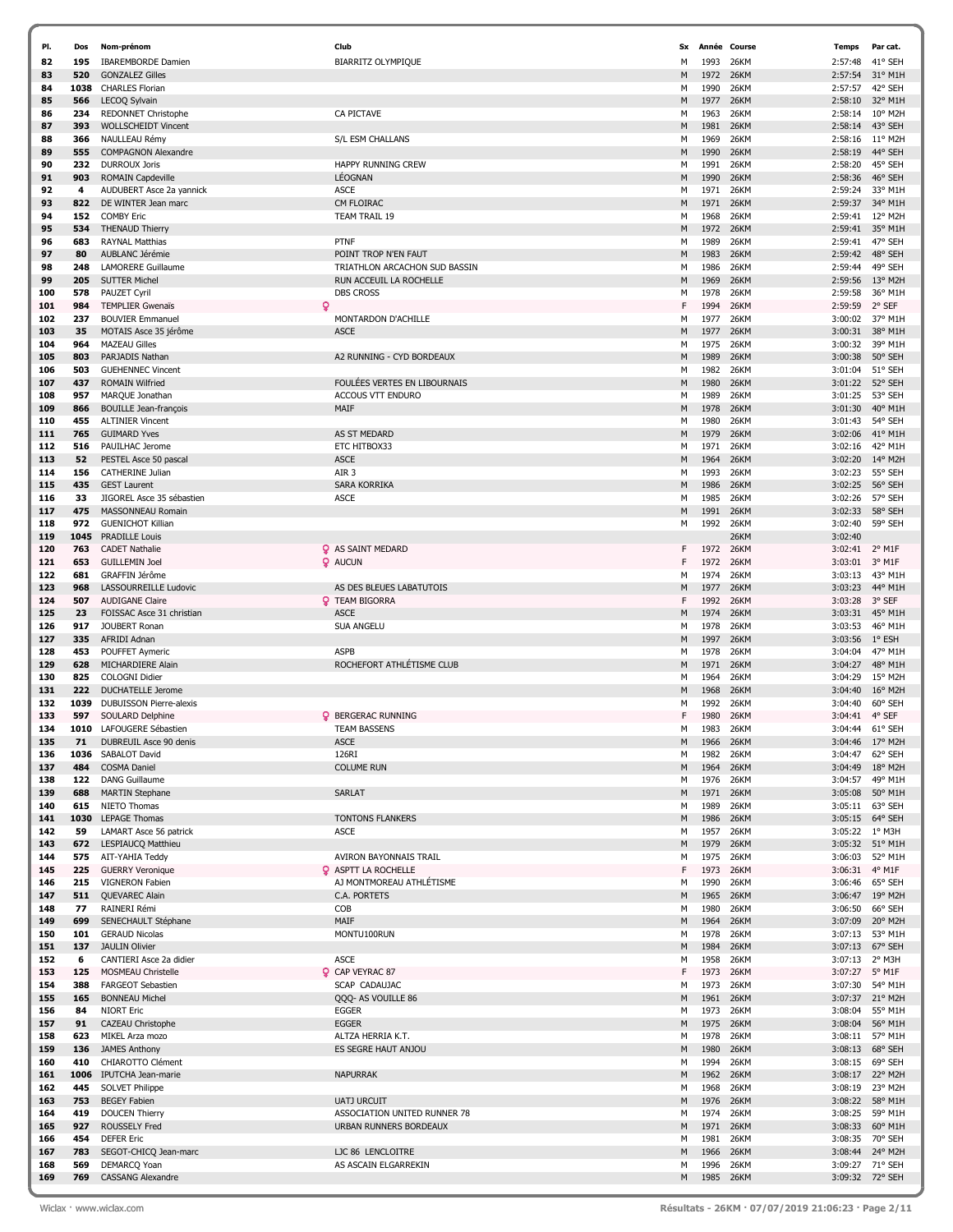| PI. | Dos  | Nom-prénom                   | Club                                            | Sx           | Année | Course      | Temps           | Par cat.          |
|-----|------|------------------------------|-------------------------------------------------|--------------|-------|-------------|-----------------|-------------------|
| 170 | 868  | <b>JOSCHT Yann</b>           |                                                 | М            | 1989  | 26KM        | 3:09:47         | 73° SEH           |
| 171 | 940  | <b>CHAILLOU Alain</b>        | <b>AKRO BITUM</b>                               | M            | 1960  | 26KM        | 3:10:01 25° M2H |                   |
| 172 | 546  | VERGEZ Jean paul             | A.S.ASCAIN ELGARREKIN                           | м            | 1959  | 26KM        | 3:10:13         | 3° M3H            |
|     |      |                              |                                                 |              |       |             |                 |                   |
| 173 | 321  | <b>LAPEYRE Kévin</b>         |                                                 | M            | 1982  | 26KM        | 3:10:15         | 74° SEH           |
| 174 | 1033 | POUYAU Léa                   | <b>Q</b> LES COUREURS DU SOUBESTRE              | F            | 1993  | 26KM        | 3:10:23         | 5° SEF            |
| 175 | 671  | LUSSAUT Jean charles         |                                                 | M            | 1982  | 26KM        | 3:10:28         | 75° SEH           |
| 176 | 985  | <b>CLAVE Robert</b>          | SPORT LOISIR CURSAN                             | м            | 1966  | 26KM        | 3:10:33         | 26° M2H           |
| 177 | 836  | <b>TONNA Mathieu</b>         |                                                 | M            | 1984  | 26KM        | 3:10:39         | 76° SEH           |
| 178 | 535  | <b>NEAU Sylvain</b>          | TEAM TRAIL 86                                   | м            | 1983  | 26KM        | 3:10:49         | 77° SEH           |
|     |      |                              | <b>AB TRAIL</b>                                 |              |       |             |                 | 78° SEH           |
| 179 | 1034 | <b>FELICES Florent</b>       |                                                 | M            | 1981  | 26KM        | 3:11:00         |                   |
| 180 | 779  | <b>FILLON Dimitri</b>        | AVENTURES RUNNING SEGONZAC                      | М            | 1985  | 26KM        | 3:11:04         | 79° SEH           |
| 181 | 598  | <b>GOURY Julien</b>          | AVENTURES RUNNING SEGONZAC                      | M            | 1986  | 26KM        | 3:11:04         | 80° SEH           |
| 182 | 447  | <b>GAUDERAT Aliénor</b>      | <b>Q</b> ASI COURSE PÉDESTRE                    | F            | 1994  | 26KM        | 3:11:04         | 6° SEF            |
| 183 | 742  | <b>TALLES Damien</b>         |                                                 | M            | 1982  | 26KM        | 3:11:22         | 81° SEH           |
|     |      |                              |                                                 |              |       |             |                 |                   |
| 184 | 1037 | <b>CHAMPION Mickaël</b>      | LES FÉES SAUBENOISES                            | М            | 1981  | 26KM        | 3:11:24         | 82° SEH           |
| 185 | 644  | <b>LEMAIRE Nicolas</b>       | A.C.RÉOLAIS                                     | M            | 1965  | <b>26KM</b> | 3:11:29         | 27° M2H           |
| 186 | 166  | YANNICK Nicouleau            |                                                 | м            | 1972  | 26KM        | 3:11:42         | $61^{\circ}$ M1H  |
| 187 | 38   | BES Asce 37 karl             | <b>ASCE</b>                                     | M            | 1971  | 26KM        | 3:11:42         | 62° M1H           |
| 188 | 483  | <b>CLOTEAUX Erwann</b>       | <b>AIRBUS RUNNING</b>                           | М            | 1976  | 26KM        | 3:11:56         | 63° M1H           |
|     |      |                              |                                                 |              |       |             |                 |                   |
| 189 | 191  | <b>COFFINEAU Karl</b>        | QUINCAY QU'ON QUOUR                             | M            | 1970  | 26KM        | 3:11:56         | 64° M1H           |
| 190 | 750  | <b>MONTEIL Emmanuel</b>      |                                                 | М            | 1984  | 26KM        | 3:12:09         | 83° SEH           |
| 191 | 259  | PILLOT Clémence<br>Q         |                                                 | F            | 1989  | 26KM        | 3:12:09         | 7° SEF            |
| 192 | 89   | <b>DESCATOIRE Xavier</b>     |                                                 | М            | 1991  | 26KM        | 3:12:15         | 84° SEH           |
| 193 | 55   | MAYSONNAVE Asce 51 emilie    | <b>Q</b> ASCE                                   | F            | 1991  | 26KM        | 3:12:36         | 8° SEF            |
|     |      |                              |                                                 |              |       |             |                 |                   |
| 194 | 65   | MULOT Asce 63 fabien         | <b>ASCE</b>                                     | М            | 1976  | 26KM        | 3:12:36         | 65° M1H           |
| 195 | 81   | <b>LAURY Julien</b>          |                                                 | M            | 1986  | 26KM        | 3:12:50         | 85° SEH           |
| 196 | 933  | <b>BOURBONNAIS Stéphane</b>  | ASI SAINT JEAN D'ILLAC                          | М            | 1980  | 26KM        | 3:12:50         | 86° SEH           |
| 197 | 242  | <b>MONNIER Arnaud</b>        | ASI / CANYONANDCO                               | M            | 1970  | 26KM        | 3:12:51         | 66° M1H           |
| 198 | 728  | LE CANN Yann-loig            |                                                 | М            | 1974  | 26KM        | 3:12:58         | 67° M1H           |
|     |      |                              |                                                 |              |       |             |                 |                   |
| 199 | 585  | <b>BOLEA Loïc</b>            |                                                 | M            | 1998  | 26KM        | 3:13:19         | 2° ESH            |
| 200 | 692  | <b>MERLE Alain</b>           | <b>AKRO BITUM</b>                               | м            | 1957  | 26KM        | 3:13:19         | 4° M3H            |
| 201 | 496  | <b>DUPRE Arnaud</b>          | <b>CA BALMA</b>                                 | M            | 1980  | <b>26KM</b> | 3:13:29         | 87° SEH           |
| 202 | 478  | <b>CHAUVRIS Richard</b>      | <b>TRAILEURS NORMANDS</b>                       | м            | 1969  | 26KM        | 3:13:43         | 28° M2H           |
| 203 | 627  | <b>LABORDE Frederic</b>      | ATHLETISME NORD BASSIN                          | M            | 1976  | 26KM        | 3:13:44         | 68° M1H           |
|     |      |                              |                                                 |              |       |             |                 |                   |
| 204 | 198  | <b>HARGUINDEGUY Philippe</b> |                                                 | М            | 1970  | 26KM        | 3:13:57         | 69° M1H           |
| 205 | 487  | <b>BERGER Clement</b>        | <b>GRAND ANGOULEME ATHLETISME</b>               | M            | 1987  | 26KM        | 3:13:59         | 88° SEH           |
| 206 | 423  | <b>DEBRAY Alexandre</b>      | URBAN RUNNERS ARCACHON                          | М            | 1985  | <b>26KM</b> | 3:13:59         | 89° SEH           |
| 207 | 394  | <b>SAULNIER Vincent</b>      |                                                 | M            | 1994  | 26KM        | 3:14:05         | 90° SEH           |
| 208 | 185  | BUSQUERES Jean bernard       |                                                 | м            | 1953  | 26KM        | 3:14:10         | 5° M3H            |
|     |      |                              |                                                 |              |       |             |                 |                   |
| 209 | 1017 | <b>RAYE</b> Mathieu          |                                                 | M            | 1989  | 26KM        | 3:14:11 91° SEH |                   |
| 210 | 975  | <b>BERGES Baptiste</b>       |                                                 | м            | 1993  | 26KM        | 3:14:11         | 92° SEH           |
| 211 | 383  | <b>TOUREAU Fred</b>          |                                                 | M            | 1979  | 26KM        | 3:14:13         | 70° M1H           |
| 212 | 470  | <b>BERASTEGUI Christian</b>  |                                                 | M            | 1961  | 26KM        | 3:14:14         | 29° M2H           |
| 213 | 62   | PERROT Asce 56 murielle      | <b>Q</b> ASCE                                   | F            | 1966  | 26KM        | 3:14:16         | $1^{\circ}$ M2F   |
|     |      |                              |                                                 |              |       |             |                 |                   |
| 214 | 764  | LARTIGAU Yannick             | ARENGOSSE TRAIL                                 | М            | 1983  | <b>26KM</b> | 3:14:26         | 93° SEH           |
| 215 | 325  | <b>BELLANCA Stephane</b>     | <b>DDX BRUGUIERES</b>                           | M            | 1975  | <b>26KM</b> | 3:14:27         | 71° M1H           |
| 216 | 187  | <b>RAFFIER Philippe</b>      | ARKEMA                                          | м            | 1961  | 26KM        | 3:14:28         | 30° M2H           |
| 217 | 405  | MORVAN Jean michel           | <b>ADISS</b>                                    | M            | 1965  | 26KM        | 3:14:30         | 31° M2H           |
| 218 | 952  | <b>BOULAY Arnaud</b>         |                                                 | M            | 1979  | 26KM        | 3:14:45         | 72° M1H           |
|     |      |                              |                                                 |              |       |             |                 |                   |
| 219 | 509  | <b>LEBOSSE Elodie</b>        |                                                 | F            | 1985  | 26KM        | 3:14:49         | 9° SEF            |
| 220 | 490  | <b>VALLOIR Benoit</b>        |                                                 | M            | 1983  | 26KM        | 3:14:51         | 94° SEH           |
| 221 | 732  | PELLISSIER Thibault          |                                                 | M            | 1988  | 26KM        | 3:14:51         | 95° SEH           |
| 222 | 402  | <b>SIMAN Jules</b>           | <b>RCTAT TONNAY-CHARENTE</b>                    | M            | 1991  | <b>26KM</b> | 3:14:56         | 96° SEH           |
| 223 | 929  | GOMES FERREIRA Stéphan       | AS DES BLEUETS LABATU'                          |              | 1982  | 26KM        | 3:14:57 97° SEH |                   |
|     |      |                              |                                                 |              |       |             | 3:15:01 73° M1H |                   |
| 224 | 204  | <b>MONNIER Benoit</b>        | RACING CLUB DOUESSIN                            | м            | 1972  | 26KM        |                 |                   |
| 225 | 947  | DERREUMAUX Paul-henry        | <b>COURSE MATINALE</b>                          | M            | 1990  | 26KM        | 3:15:02 98° SEH |                   |
| 226 |      | 1023 PAILLARD Raphael        |                                                 | м            | 1977  | 26KM        | 3:15:06 74° M1H |                   |
| 227 | 821  | PAILLARD Anthony             |                                                 | M            | 1975  | 26KM        | 3:15:07 75° M1H |                   |
| 228 | 890  | <b>MARION Vincent</b>        | BERGERAC RUNNING                                | M            | 1980  | 26KM        | 3:15:07         | 99° SEH           |
| 229 | 863  | <b>BURGUET Jérôme</b>        |                                                 | M            | 1972  | 26KM        | 3:15:09 76° M1H |                   |
|     |      |                              |                                                 |              |       |             |                 |                   |
| 230 | 663  | <b>DELAGE Cyril</b>          |                                                 | м            | 1979  | 26KM        |                 | 3:15:10 77° M1H   |
| 231 | 103  | <b>HERAULT Laurent</b>       | <b>JOG GÂTINE PARTHENAY</b>                     | M            | 1959  | 26KM        | 3:15:12 6° M3H  |                   |
| 232 | 102  | <b>SCAMPS Christophe</b>     | SPIRIDON 16                                     | м            | 1963  | 26KM        | 3:15:19         | 32° M2H           |
| 233 | 150  | LE VU Yannick                | SPIRIDON CHARENTAIS                             | M            | 1964  | 26KM        | 3:15:19 33° M2H |                   |
| 234 |      | 172 CHAYRIGUET Loic          | <b>TEAM CHEH</b>                                | M            | 1989  | 26KM        | 3:15:34         | 100° SEH          |
| 235 | 324  | LE LANDAIS HOURCADE Bastien  |                                                 | M            | 1995  | 26KM        | 3:15:39         | $101^{\circ}$ SEH |
| 236 | 164  | <b>BOUTELIER Florent</b>     |                                                 | м            | 1994  | 26KM        | 3:15:45         | 102° SEH          |
|     |      |                              |                                                 |              |       |             |                 |                   |
| 237 | 849  | LAVIGNE Sébastien            |                                                 | M            | 1991  | 26KM        |                 | 3:15:49 103° SEH  |
| 238 | 439  | <b>GUIRAUD Mathieu</b>       |                                                 | м            | 1987  | <b>26KM</b> |                 | 3:15:56 104° SEH  |
| 239 | 525  | <b>VITTOZ Patrick</b>        | AS ASCAIN ELGARREKIN                            | M            | 1962  | 26KM        | 3:16:03 34° M2H |                   |
| 240 | 269  | <b>LUCBERT Damien</b>        | <b>BAZAS SPORT NATURE</b>                       | м            | 1982  | 26KM        | 3:16:08         | 105° SEH          |
| 241 | 49   | FURON Asce 50 loïc           | <b>ASCE</b>                                     | M            | 1966  | 26KM        | 3:16:12 35° M2H |                   |
|     | 533  | <b>DEBRABANT Patrice</b>     | LES AIGLES DE PAU                               | м            | 1967  | 26KM        | 3:16:15 36° M2H |                   |
| 242 |      |                              |                                                 |              |       |             |                 |                   |
| 243 | 693  | <b>CAVE Laurent</b>          | <b>TEAM GAMBADOUR</b>                           | M            | 1969  | 26KM        | 3:16:50 37° M2H |                   |
| 244 | 869  | BOUDJEMAA Oihid              | ARKEMA                                          | м            | 1968  | 26KM        | 3:16:55         | 38° M2H           |
| 245 | 421  | <b>BATAN Nicolas</b>         |                                                 | M            | 1985  | 26KM        | 3:17:00         | $106^{\circ}$ SEH |
| 246 | 75   | <b>DESAPHY Julien</b>        | CO KM 42 ST JUST LE MARTEL                      | м            | 1996  | 26KM        |                 | 3:17:01 107° SEH  |
| 247 |      | 1026 BAILLARIN Nicolas       |                                                 | M            | 1989  | 26KM        | 3:17:09         | $108°$ SEH        |
|     |      |                              |                                                 |              |       |             |                 |                   |
| 248 | 956  | <b>HELIS Julien</b>          | LA FAMILLE SANGLIER                             | м            | 1984  | 26KM        |                 | 3:17:14 109° SEH  |
| 249 | 277  | BEGASSAT Jérôme              | FABB ( FRATERNELLE ATHLÉTISME BARRET BARBEZIEUX | M            | 1974  | 26KM        | 3:17:17 78° M1H |                   |
| 250 | 991  | <b>GUILLEMANE Thomas</b>     | <b>EGGER</b>                                    | M            | 1974  | 26KM        | 3:17:18 79° M1H |                   |
| 251 |      | 1032 AROTCARENA Michel       |                                                 | M            | 1976  | 26KM        | 3:17:20         | 80° M1H           |
| 252 | 557  | <b>FYLEYSSANT Franck</b>     | <b>BERGERAC RUNNING</b>                         | M            | 1982  | 26KM        | 3:17:23         | $110^{\circ}$ SEH |
|     |      |                              |                                                 |              |       |             |                 |                   |
| 253 | 343  | Q<br><b>THOMAS Sonia</b>     |                                                 | $\mathsf{F}$ | 1974  | 26KM        | 3:17:32 6° M1F  |                   |
| 254 | 121  | <b>CROCHET Mickael</b>       | <b>ESM CHALLANS</b>                             | м            | 1972  | 26KM        | 3:17:39 81° M1H |                   |
| 255 | 834  | <b>BAILLES Bruno</b>         | SPIRIDON                                        | M            | 1982  | 26KM        | 3:17:43         | $111^{\circ}$ SEH |
| 256 | 727  | SOURISSEAU Patrick           |                                                 | м            | 1969  | 26KM        | 3:17:48         | 39° M2H           |
| 257 | 851  | <b>COTTY Patrice</b>         | AVIRON BAYONNAIS TRIATHLON                      | M            | 1970  | 26KM        | 3:17:50         | 82° M1H           |
|     |      |                              |                                                 |              |       |             |                 |                   |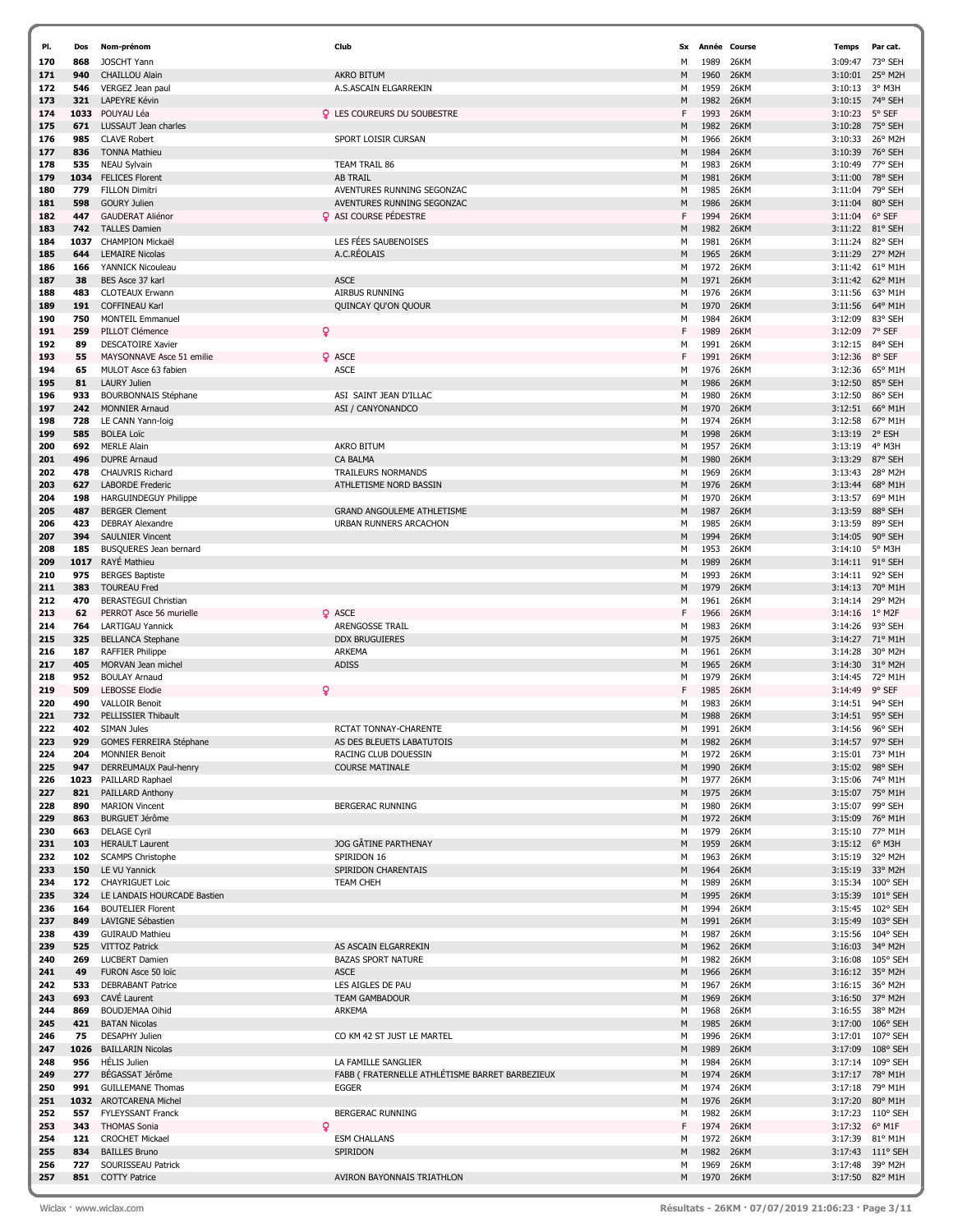| PI. | Dos  | Nom-prénom                    |   | Club                                   | <b>Sx</b> | Année | Course      | <b>Temps</b>    | Par cat.          |
|-----|------|-------------------------------|---|----------------------------------------|-----------|-------|-------------|-----------------|-------------------|
| 258 | 326  | <b>LINON Alain</b>            |   |                                        | М         | 1959  | 26KM        | 3:17:56         | 7° M3H            |
| 259 | 287  | <b>GACEM Aissa</b>            |   |                                        | M         | 1963  | 26KM        | 3:18:00         | 40° M2H           |
| 260 | 57   | CHOYER Asce 53 catherine      |   | <b>Q</b> ASCE                          | F         | 1965  | 26KM        | 3:18:11         | 2° M2F            |
| 261 | 389  | <b>SCARANTINO Eric</b>        |   |                                        | M         | 1972  | 26KM        | 3:18:12         | 83° M1H           |
| 262 | 267  | PAYEN Njoud                   |   | $Q$ UR78                               | F         | 1976  | 26KM        | 3:18:23         | 7° M1F            |
| 263 | 771  | ETCHEGOIN Beñat               |   |                                        | M         | 1958  | 26KM        | 3:18:33         | 8° M3H            |
| 264 | 497  | <b>SEGUIN David</b>           |   | <b>TEAM MOULIDARS</b>                  | М         | 1974  | 26KM        | 3:18:35         | 84° M1H           |
|     | 309  | LE DU Laure                   | ۰ |                                        | F         |       |             |                 |                   |
| 265 |      |                               |   |                                        |           | 1974  | 26KM        | 3:18:38         | 8° M1F            |
| 266 | 279  | SOUBIRAN Vincent              |   | STADE MONT DE MARSAN                   | М         | 1993  | 26KM        | 3:18:40         | 112° SEH          |
| 267 | 826  | PARRAT Jean-christophe        |   | <b>SJLCA</b>                           | M         | 1978  | 26KM        | 3:18:40         | 85° M1H           |
| 268 | 592  | <b>GAUTIER Simon</b>          |   |                                        | м         | 1988  | 26KM        | 3:18:46         | 113° SEH          |
| 269 | 584  | <b>DUPRE Cedric</b>           |   | UNIKALO RUNNING TEAM                   | M         | 1979  | 26KM        | 3:18:48         | 86° M1H           |
| 270 | 878  | <b>MARQUE Guy</b>             |   | <b>ESMAN</b>                           | М         | 1961  | 26KM        | 3:18:52         | 41° M2H           |
| 271 | 32   | <b>GRENEU Asce 35 patrick</b> |   | <b>ASCE</b>                            | M         | 1969  | 26KM        | 3:18:57         | 42° M2H           |
| 272 | 10   | LABORDE Asce 2a daniel        |   | <b>ASCE</b>                            | М         | 1961  | 26KM        | 3:19:29         | 43° M2H           |
| 273 | 602  | <b>BORDIS Nicolas</b>         |   |                                        | M         | 1971  | 26KM        | 3:19:33         | 87° M1H           |
| 274 | 1041 | <b>MASSON Vincent</b>         |   |                                        |           |       | 26KM        | 3:19:33         |                   |
|     |      |                               |   |                                        |           |       |             |                 |                   |
| 275 | 458  | <b>CASTAING Baptiste</b>      |   |                                        | M         | 1988  | 26KM        | 3:19:54         | 114° SEH          |
| 276 | 639  | RABAUD Anne-charlotte         |   | $Q$ DBG                                | F         | 1988  | 26KM        | 3:19:57         | 10° SEF           |
| 277 | 926  | GÉRARD Sébastien              |   |                                        | M         | 1972  | 26KM        | 3:20:14         | 88° M1H           |
| 278 | 921  | OLIVIER Julien                |   |                                        | М         | 1983  | 26KM        | 3:20:22         | $115°$ SEH        |
| 279 | 50   | LECOFFRE Asce 50 didier       |   | <b>ASCE</b>                            | M         | 1966  | 26KM        | 3:20:29         | 44° M2H           |
| 280 | 649  | <b>MAURAIZIN Gregory</b>      |   | <b>ENDAIKA</b>                         | М         | 1977  | 26KM        | 3:20:31         | 89° M1H           |
| 281 | 270  | <b>WIECZORECK Christophe</b>  |   | COURIR EN NOUVELLE AQUITAINE           | M         | 1971  | 26KM        | 3:20:53         | 90° M1H           |
| 282 | 1027 | <b>CARRALOU Philippe</b>      |   | COURIR EN NOUVELLE AQUITAINE           | М         | 1966  | 26KM        | 3:20:54         | 45° M2H           |
| 283 | 312  | <b>CHARLES Grégory</b>        |   | LA ROCHELLE TRIATHLON                  | M         | 1981  | 26KM        | 3:21:04         | 116° SEH          |
| 284 | 163  | <b>ROUGIER Eric</b>           |   | LES FOULEES VERTES EN LIBOURNAIS       | М         | 1980  | 26KM        | 3:21:17         | 117° SEH          |
| 285 | 317  | <b>DESOZIERS Noëlle</b>       |   | <b>Q</b> SPIRIDON CHARENTAIS           | F         | 1971  | 26KM        | 3:21:19         | 9° M1F            |
|     |      |                               |   | LES OURS DE PAU                        |           | 1987  | 26KM        | 3:21:20         | 118° SEH          |
| 286 | 996  | <b>LEONARD Sylvain</b>        |   |                                        | М         |       |             |                 |                   |
| 287 | 538  | PONCE Pierre                  |   | ROCHEFORT ATHLETISME CLUB              | M         | 1967  | 26KM        | 3:21:24         | 46° M2H           |
| 288 | 845  | <b>DURANTON Emmanuel</b>      |   |                                        | М         | 1962  | 26KM        | 3:21:29         | 47° M2H           |
| 289 | 809  | <b>LAPEYRE Florent</b>        |   | ETHS SUZE ET MOI                       | M         | 1983  | 26KM        | 3:21:34         | 119° SEH          |
| 290 | 427  | <b>PIERRE Patrick</b>         |   |                                        | М         | 1961  | 26KM        | 3:21:34         | 48° M2H           |
| 291 | 586  | <b>MEZIN Caroline</b>         |   | <b>Q</b> BIARRITZ OLYMPIQUE ATHLÉTISME | F         | 1965  | 26KM        | 3:21:37         | 3° M2F            |
| 292 | 417  | <b>BONNIS Olivier</b>         |   |                                        | М         | 1985  | 26KM        | 3:21:38         | 120° SEH          |
| 293 | 448  | <b>SEGUIN Laurent</b>         |   |                                        | M         | 1977  | 26KM        | 3:21:59         | 91° M1H           |
| 294 | 115  | <b>DUGOT Nicolas</b>          |   |                                        | м         | 1983  | 26KM        | 3:22:04         | 121° SEH          |
| 295 | 563  | <b>DELOUBES Nicolas</b>       |   |                                        | M         | 1987  | 26KM        | 3:22:05         | 122° SEH          |
| 296 | 889  | <b>CATTAPAN Laurent</b>       |   |                                        | М         | 1977  | 26KM        | 3:22:08         | 92° M1H           |
| 297 | 894  | <b>BRILLAC Jérôme</b>         |   |                                        | M         | 1971  | 26KM        | 3:22:08         | 93° M1H           |
| 298 | 812  | AURAND Jean louis             |   | AS ST MEDARD                           |           | 1972  | 26KM        | 3:22:12         | 94° M1H           |
|     |      |                               |   |                                        | м         |       |             |                 |                   |
| 299 | 977  | <b>JOUILLAT Martial</b>       |   |                                        | M         | 1988  | 26KM        | 3:22:28         | 123° SEH          |
| 300 | 989  | <b>LARIVE Rene</b>            |   |                                        | м         | 1965  | <b>26KM</b> | 3:22:45         | 49° M2H           |
| 301 | 844  | <b>PERROY Nicolas</b>         |   |                                        | M         | 1981  | <b>26KM</b> | 3:22:49         | 124° SEH          |
| 302 | 548  | <b>WAGNER Christophe</b>      |   | Urban runners France                   | М         | 1981  | 26KM        | 3:22:50         | 125° SEH          |
| 303 | 244  | LE PARQUIC Clément            |   | L'ABIT                                 | M         | 1983  | 26KM        | 3:22:56         | 126° SEH          |
| 304 | 911  | <b>HIRIBARREN Olivier</b>     |   | ZOZOAK!                                | М         | 1973  | 26KM        | 3:23:04         | 95° M1H           |
| 305 | 290  | <b>REDONNET Thibaud</b>       |   | CA PICTAVE                             | M         | 1994  | 26KM        | 3:23:05         | 127° SEH          |
| 306 | 858  | EYHERAMONO Sébastien          |   |                                        | м         | 1982  | 26KM        | 3:23:05         | 128° SEH          |
| 307 | 689  | <b>RISON Lionel</b>           |   | <b>COURIR FONSEGRIVES</b>              | M         | 1973  | 26KM        | 3:23:06         | 96° M1H           |
| 308 | 375  | DE PRA Yohan                  |   |                                        | м         | 1984  | <b>26KM</b> | 3:23:18         | 129° SEH          |
| 309 | 281  | <b>BIGEAU David</b>           |   |                                        | M         | 1975  | <b>26KM</b> | 3:23:21         | 97° M1H           |
| 310 | 72   | DUBREUIL Asce 90 valérie      |   | <b>Q</b> ASCE                          | F.        | 1972  | 26KM        | 3:23:24 10° M1F |                   |
|     |      |                               |   |                                        |           |       |             |                 |                   |
| 311 | 652  | <b>AGUERRE Sebastien</b>      |   |                                        | M         | 1983  | 26KM        | 3:23:26         | $130^{\circ}$ SEH |
| 312 | 105  | GUICHARD Sébastien            |   | TEAM TRAIL 19                          | м         | 1973  | 26KM        |                 | 3:23:28 98° M1H   |
| 313 | 640  | PICHEREAU Cedric              |   |                                        | M         | 1983  | 26KM        | 3:23:34         | 131° SEH          |
| 314 | 942  | <b>RODRIGUES Manuel</b>       |   |                                        | м         | 1966  | 26KM        | 3:23:35         | 50° M2H           |
| 315 | 848  | <b>BONILLO Louis</b>          |   |                                        | M         | 1991  | 26KM        |                 | 3:23:42 132° SEH  |
| 316 | 370  | <b>CORNU Damien</b>           |   | <b>UR78</b>                            | м         | 1974  | 26KM        | 3:23:49         | 99° M1H           |
| 317 | 738  | JAUFRY Benjamin               |   | ATHLÉTISME OLÉRONAIS                   | M         | 1994  | 26KM        |                 | 3:23:50 133° SEH  |
| 318 | 646  | <b>LEGUIA Michel</b>          |   |                                        | М         | 1965  | 26KM        |                 | 3:23:53 51° M2H   |
| 319 | 88   | <b>JOLY Damien</b>            |   | ASTT COURSE À PIED                     | M         | 1983  | 26KM        |                 | 3:23:54 134° SEH  |
| 320 | 715  | CALVAYRAC Adrien              |   |                                        | м         | 1993  | 26KM        |                 | 3:23:58 135° SEH  |
| 321 | 618  | AMADA Ali                     |   | GSBDD/BMA                              | M         | 1979  | 26KM        | 3:24:02         | 100° M1H          |
| 322 | 63   | VAZEILLES Asce 56 stéphane    |   | <b>ASCE</b>                            | м         | 1972  | 26KM        |                 | 3:24:03 101° M1H  |
| 323 | 373  | LOUYER Alain                  |   | ROCHEFORT ATHLETISME CLUB              | M         | 1975  | 26KM        |                 | 3:24:10 102° M1H  |
| 324 | 969  | <b>INCHAUSPE Mirentxu</b>     |   | <b>Q</b> IRISSARRIKO PINPIRIN          | F         | 1980  | 26KM        | 3:24:12 11° SEF |                   |
| 325 | 841  | <b>COERVER Bert</b>           |   |                                        | M         | 1989  | 26KM        |                 | 3:24:17 136° SEH  |
| 326 | 698  | <b>JOLY Vincent</b>           |   | MAIF                                   | М         | 1965  | 26KM        | 3:24:23         | 52° M2H           |
| 327 | 706  | <b>VENTOSA Nicolas</b>        |   | SEMEAC OLYMPIQUE                       | M         | 1980  | 26KM        |                 | 3:24:29 137° SEH  |
|     |      |                               |   |                                        |           |       |             |                 |                   |
| 328 | 217  | <b>BELLIARD Nicolas</b>       |   | L'ABIT                                 | М         | 1981  | 26KM        |                 | 3:24:29 138° SEH  |
| 329 | 978  | <b>BOULIN Peio</b>            |   |                                        | M         | 1991  | 26KM        | 3:24:37         | 139° SEH          |
| 330 | 385  | <b>BRETON Yann</b>            |   |                                        | м         | 1971  | 26KM        |                 | 3:24:39 103° M1H  |
| 331 | 489  | <b>DALES Matthieu</b>         |   | <b>BRAUD AC</b>                        | M         | 1976  | 26KM        |                 | 3:24:46 104° M1H  |
| 332 | 387  | <b>FARET Vincent</b>          |   | AVENTURES RUNNING SEGONZAC             | м         | 1974  | 26KM        |                 | 3:24:51 105° M1H  |
| 333 | 1002 | <b>GASTON Laurent</b>         |   |                                        | M         | 1970  | 26KM        | 3:25:04         | 106° M1H          |
| 334 | 757  | <b>DUPUY Bruno</b>            |   | SAM TRIATHLON LESPARRE                 | М         | 1970  | 26KM        | 3:25:05         | 107° M1H          |
| 335 | 190  | <b>MARQUAIS Francine</b>      | Q |                                        |           | 1974  | 26KM        |                 | 3:25:06 11° M1F   |
| 336 | 522  | <b>ECHARTE Maria-sharon</b>   |   | <b>Q</b> AS ASCAIN ELGARREKIN          | F         | 1966  | 26KM        | 3:25:07         | 4° M2F            |
| 337 | 934  | <b>MICHAUD Vincent</b>        |   | VILLENEUVE SUR LOT TRIATHLON           | M         | 1983  | 26KM        | 3:25:09         | 140° SEH          |
| 338 | 513  | <b>GOYENAGA Catherine</b>     |   | <b>Q</b> AS ASCAIN ELGARREKIN          | F         | 1979  | 26KM        | 3:25:09 12° M1F |                   |
| 339 | 8    | EVANGELISTI Asce 2a joseph    |   | <b>ASCE</b>                            | M         | 1965  | 26KM        | 3:25:09         | 53° M2H           |
| 340 | 685  | <b>BESCOS Cedric</b>          |   |                                        |           | 1990  | 26KM        |                 | 3:25:16 141° SEH  |
|     |      |                               |   |                                        | м         |       |             |                 |                   |
| 341 | 274  | <b>MARTIGNON Pierre</b>       |   | LES GALOPINS DE GUYENNE                | M         | 1985  | 26KM        |                 | 3:25:26 142° SEH  |
| 342 | 838  | VINAZZA Christophe            |   | <b>COURIR A MONTECH</b>                | м         | 1974  | 26KM        |                 | 3:25:28 108° M1H  |
| 343 | 310  | <b>SIMONNEY Victor</b>        |   |                                        | M         | 1988  | 26KM        | 3:25:28         | 143° SEH          |
| 344 | 354  | <b>LANÇON François</b>        |   | PRINCES NOIRS                          | м         | 1974  | 26KM        |                 | 3:25:32 109° M1H  |
| 345 | 126  | <b>DUTRIEUX Pierre</b>        |   |                                        | M         | 1975  | 26KM        |                 | 3:25:33 110° M1H  |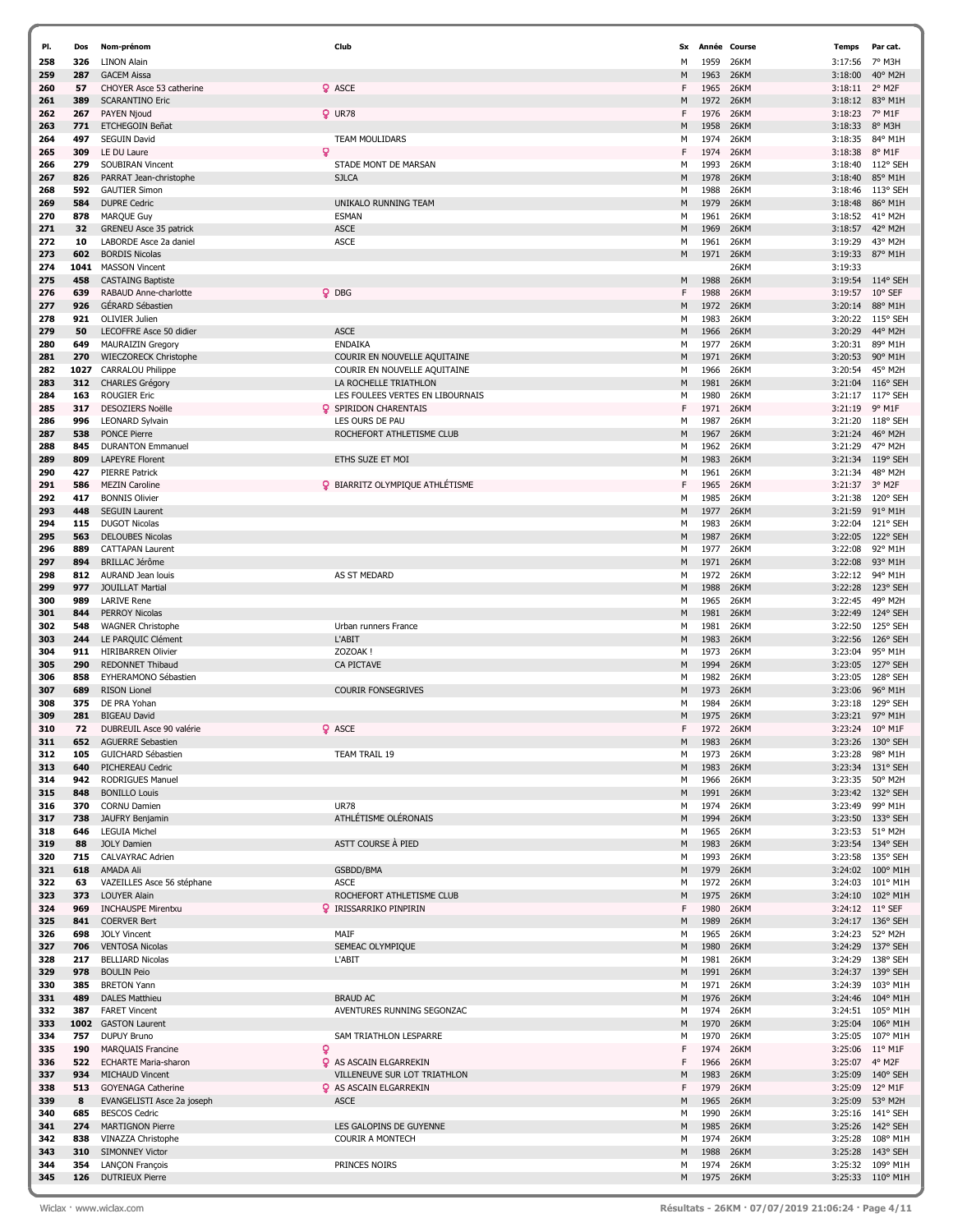| PI. | Dos  | Nom-prénom                  | Club                            | Sx | Année | Course      | <b>Temps</b> | Par cat.          |
|-----|------|-----------------------------|---------------------------------|----|-------|-------------|--------------|-------------------|
| 346 | 906  | <b>CORI Antoine</b>         |                                 | М  | 1993  | 26KM        | 3:25:33      | 144° SEH          |
| 347 | 708  | <b>GAILHANOU Denis</b>      |                                 | M  | 1990  | 26KM        | 3:25:34      | 145° SEH          |
| 348 | 201  | <b>CHARRASSIER Kevin</b>    |                                 | м  | 1993  | <b>26KM</b> | 3:25:40      | 146° SEH          |
|     |      |                             |                                 |    |       |             |              |                   |
| 349 | 664  | <b>RAVISE Antoine</b>       |                                 | M  | 1984  | 26KM        | 3:25:47      | 147° SEH          |
| 350 | 1052 | <b>CAILLE Nicolas</b>       |                                 |    |       | 26KM        | 3:25:55      |                   |
| 351 | 328  | <b>LEJEUNE Pierre</b>       | CAP VEYRAC 87                   | M  | 1972  | 26KM        | 3:26:06      | 111° M1H          |
| 352 | 814  | SUREAU Hervé                | RUN ACCUEIL LA ROCHELLE         | М  | 1975  | 26KM        | 3:26:08      | 112° M1H          |
| 353 | 599  | <b>RAINAUD Xavier</b>       |                                 | M  | 1986  | 26KM        | 3:26:11      | 148° SEH          |
| 354 | 543  | <b>BRÉMOND Vincent</b>      |                                 | М  | 1986  | 26KM        | 3:26:12      | 149° SEH          |
| 355 | 288  | BARBECANNE Jean-paul        | <b>TRAIL ARENGOSSAIS</b>        | M  | 1989  | 26KM        |              | 3:26:12 150° SEH  |
| 356 | 78   | PINTO Cidonio               | <b>S/L LEOGNAN</b>              | м  | 1974  | <b>26KM</b> | 3:26:14      | 113° M1H          |
| 357 | 633  | <b>MAMER Séverine</b>       | Q                               | F  | 1975  | 26KM        |              | 3:26:15 13° M1F   |
| 358 | 570  | <b>TESTARD Julien</b>       |                                 | М  | 1981  | 26KM        | 3:26:18      | 151° SEH          |
| 359 | 657  | <b>DUPONT Lionel</b>        | <b>RUN IN NIORT</b>             | M  | 1982  | 26KM        | 3:26:19      | 152° SEH          |
|     |      |                             |                                 |    |       |             |              | 114° M1H          |
| 360 | 239  | MONTIS Christophe           | <b>VERNEUIL OXYGÈNE</b>         | м  | 1974  | 26KM        | 3:26:19      |                   |
| 361 | 178  | <b>DEVAUX Stephane</b>      |                                 | M  | 1970  | 26KM        | 3:26:24      | 115° M1H          |
| 362 | 70   | LEFEBVRE Asce 80 françois   | <b>ASCE</b>                     | м  | 1986  | 26KM        | 3:26:29      | 153° SEH          |
| 363 | 773  | GOURGUES Jean-christophe    | TRIATHLON ARCACHON SUD BASSIN   | M  | 1971  | 26KM        | 3:26:34      | 116° M1H          |
| 364 | 472  | <b>BRUNET Maxime</b>        |                                 | м  | 1982  | 26KM        | 3:26:35      | 154° SEH          |
| 365 | 495  | <b>GARCIA Cyril</b>         |                                 | M  | 1978  | 26KM        |              | 3:26:51 117° M1H  |
| 366 | 323  | <b>BRAS Frederic</b>        | TEAM EUREXIA                    | М  | 1990  | 26KM        | 3:26:51      | 155° SEH          |
| 367 | 874  | <b>FAURE Christophe</b>     |                                 | M  | 1972  | 26KM        | 3:26:56      | 118° M1H          |
| 368 | 1047 | <b>LACOUDANNE Franck</b>    |                                 |    |       | 26KM        | 3:26:58      |                   |
| 369 | 64   | LEGRAND Asce 59 sophie      | <b>Q</b> ASCE                   | F  | 1983  | 26KM        | 3:26:59      | 12° SEF           |
| 370 | 293  | <b>BUTTIGNOL Corine</b>     | <b>Q</b> SUA ATHLETISME         |    | 1970  | <b>26KM</b> | 3:27:10      | 14° M1F           |
|     |      |                             | <b>Q</b> SUA ATHLÉTISME         |    |       |             |              |                   |
| 371 | 382  | <b>MONTI Virgini</b>        |                                 | F  | 1974  | 26KM        | 3:27:11      | 15° M1F           |
| 372 | 357  | <b>CARRENO Alexandre</b>    |                                 | м  | 1976  | <b>26KM</b> | 3:27:17      | 119° M1H          |
| 373 | 171  | JOLLIT Thierry              | <b>BRAUD AC</b>                 | M  | 1973  | 26KM        | 3:27:28      | 120° M1H          |
| 374 | 949  | <b>GOUACHE Marion</b>       | Q                               | F  | 1986  | 26KM        | 3:27:31      | 13° SEF           |
| 375 | 880  | <b>FRADON Fanny</b>         | <b>Q</b> ASFI VILLEJUIF         | F  | 1989  | 26KM        | 3:27:33      | 14° SEF           |
| 376 | 625  | <b>DIAZ Florentin</b>       |                                 | M  | 1990  | <b>26KM</b> |              | 3:27:42 156° SEH  |
| 377 | 897  | <b>DAGUINOS Thierry</b>     | <b>US TALENCE</b>               | M  | 1968  | 26KM        | 3:27:44      | 54° M2H           |
| 378 | 236  | <b>CORNEC Erwan</b>         | <b>DDX BRUGUIÈRES</b>           | м  | 1978  | 26KM        | 3:27:44      | 121° M1H          |
| 379 | 619  | <b>MOUHOUB Karim</b>        | GSBDD/BMA                       | M  | 1976  | <b>26KM</b> | 3:27:45      | 122° M1H          |
| 380 | 990  | <b>BARTHES Nicolas</b>      | LES OURS DE PAU                 | м  | 1985  | <b>26KM</b> | 3:27:55      | 157° SEH          |
| 381 | 994  | <b>MARTIN Damien</b>        |                                 | M  | 1978  | 26KM        | 3:27:56      | 123° M1H          |
| 382 | 871  | CONTIS Nadège               | <b>Q</b> LEOGNAN ATLHÉTISME     | F  | 1968  | <b>26KM</b> | 3:27:58      | 5° M2F            |
| 383 | 412  |                             | FURIEUX DU BITUME               |    | 1962  | <b>26KM</b> | 3:27:59      | 55° M2H           |
|     |      | <b>MARQUES Albert</b>       |                                 | M  |       |             |              |                   |
| 384 | 145  | SOUIL Stephane              | RUNNEURS DES VIGNES             | м  | 1975  | 26KM        | 3:28:11      | 124° M1H          |
| 385 | 129  | MORISSET Sylvain            | RUNNEURS DES VIGNES             | M  | 1976  | <b>26KM</b> | 3:28:12      | 125° M1H          |
| 386 | 409  | DUQUESNE Maelle             | <b>Q</b> ASPB BERGERAC          | F  | 1976  | 26KM        | 3:28:30      | 16° M1F           |
| 387 | 250  | CAMILLERI Jerome            | VTT CLUB D'ALBRET               | M  | 1983  | 26KM        | 3:28:30      | 158° SEH          |
| 388 | 153  | PLAS Stephane               | VTT CLUB DE L ALBRET            | м  | 1972  | 26KM        | 3:28:31      | 126° M1H          |
| 389 | 1053 | <b>DELERIS Loic</b>         |                                 |    |       | 26KM        | 3:28:32      |                   |
| 390 | 1005 | PORTELLI Yoann              |                                 | м  | 1985  | 26KM        | 3:28:34      | 159° SEH          |
| 391 | 341  | AUDOUIN Stéphane            |                                 | M  | 1969  | <b>26KM</b> | 3:29:20      | 56° M2H           |
| 392 | 766  | <b>GALISSON Frederic</b>    | <b>ASSM</b>                     | м  | 1981  | 26KM        | 3:29:25      | 160° SEH          |
| 393 | 793  | <b>DERENNE Laurent</b>      |                                 | M  | 1970  | 26KM        | 3:29:35      | 127° M1H          |
|     |      |                             |                                 |    |       |             |              | 9° M3H            |
| 394 | 915  | <b>LAFFITTE Robert</b>      |                                 | м  | 1952  | <b>26KM</b> | 3:29:38      |                   |
| 395 | 815  | <b>BRETHES Pierre</b>       |                                 | M  | 1983  | <b>26KM</b> | 3:29:41      | $161^{\circ}$ SEH |
| 396 | 124  | <b>LACOSTE Eric</b>         | CMF FLOIRAC                     | м  | 1965  | <b>26KM</b> | 3:29:42      | 57° M2H           |
| 397 | 469  | <b>BEX Christophe</b>       |                                 | M  | 1976  | <b>26KM</b> | 3:29:52      | 128° M1H          |
| 398 | 862  | <b>GRELET Victor</b>        |                                 | М  | 1982  | <b>26KM</b> | 3:30:00      | 162° SEH          |
| 399 | 719  | SOREDA Pauline              | <b>Q</b> BERGERAC RUNNING       | F  | 1991  | 26KM        | 3:30:09      | 15° SEF           |
| 400 | 675  | <b>COME Alexis</b>          |                                 | м  | 1985  | 26KM        |              | 3:30:09 163° SEH  |
| 401 | 235  | MANO Richard                | <b>CASTETS TEAM TRAIL</b>       | M  | 1975  | 26KM        | 3:30:15      | 129° M1H          |
| 402 | 479  | <b>RETY Emmanuel</b>        |                                 | м  | 1969  | 26KM        | 3:30:30      | 58° M2H           |
| 403 | 612  | <b>MIE Benoist</b>          |                                 | M  | 1965  | 26KM        | 3:30:31      | 59° M2H           |
| 404 | 919  | <b>LABOLLE David</b>        |                                 | м  | 1975  | 26KM        |              | 3:30:38 130° M1H  |
| 405 |      | 1016 EMERY Olivier          | LES GALOPINS DU ROCHER          | M  | 1971  | 26KM        |              | 3:30:47 131° M1H  |
| 406 | 467  | <b>BEULAGUET Gabriel</b>    |                                 | м  | 1992  | 26KM        |              | 3:30:52 164° SEH  |
| 407 | 958  | <b>CAMUS Nicolas</b>        |                                 | M  | 1979  | 26KM        |              | 3:30:53 132° M1H  |
| 408 | 691  | <b>CROS-COITTON Laurent</b> |                                 | м  | 1969  | 26KM        | 3:30:58      | 60° M2H           |
| 409 |      |                             | <b>UR78</b>                     |    |       | 26KM        |              |                   |
|     | 263  | <b>PROST Frederic</b>       |                                 | M  | 1964  |             | 3:31:06      | 61° M2H           |
| 410 | 349  | LESAGE Christophe           |                                 | м  | 1975  | 26KM        |              | 3:31:06 133° M1H  |
| 411 | 408  | <b>GARY Samuel</b>          |                                 | M  | 1984  | 26KM        |              | 3:31:11 165° SEH  |
| 412 | 446  | ALVES DOS REIS Helio        | JUST RUN AND FUN                | м  | 1978  | 26KM        |              | 3:31:13 134° M1H  |
| 413 | 24   | LAFFITTE David              |                                 | M  | 1979  | 26KM        |              | 3:31:18 135° M1H  |
| 414 | 463  | LABBE Jerome                |                                 | м  | 1977  | 26KM        |              | 3:31:19 136° M1H  |
| 415 | 808  | <b>BRUNE Hervé</b>          | BISCARROSSE OLYMPIQUE TRIATHLON | M  | 1968  | 26KM        | 3:31:26      | $62^{\circ}$ M2H  |
| 416 | 138  | <b>BARATON David</b>        | VO2 BESSINES                    | м  | 1974  | 26KM        |              | 3:31:28 137° M1H  |
| 417 | 254  | <b>ROUSSET Olivier</b>      | ATHLETISME NORD BASSIN          | M  | 1974  | 26KM        | 3:31:41      | 138° M1H          |
| 418 | 550  | <b>MERY Stephane</b>        | BERGERAC RUNNING                | м  | 1962  | 26KM        | 3:31:42      | 63° M2H           |
| 419 | 362  | <b>TORRES Grégory</b>       |                                 | M  | 1982  | 26KM        |              | 3:31:47 166° SEH  |
| 420 | 798  | <b>FERRAND Pascal</b>       | <b>US TALENCE</b>               | м  | 1961  | 26KM        | 3:31:49      | 64° M2H           |
| 421 | 588  | PEIGNE Stephane             |                                 | M  | 1972  | 26KM        | 3:31:57      | 139° M1H          |
| 422 | 847  | SAGARDOYBURU Anne           | <b>Q</b> XIBEROTARRAK           | F  | 1967  | 26KM        | 3:32:03      | 6° M2F            |
| 423 | 73   |                             | <b>ASCE</b>                     | M  | 1975  | 26KM        |              | 3:32:08 140° M1H  |
|     |      | ROIG Asce 31 bruno          |                                 |    |       |             |              |                   |
| 424 | 928  | MONCOUCUT Patrice           |                                 | м  | 1976  | 26KM        | 3:32:11      | 141° M1H          |
| 425 | 1050 | <b>MARSAN Nicolas</b>       |                                 |    |       | 26KM        | 3:32:12      |                   |
| 426 | 444  | <b>JOUBERT Marion</b>       | Q                               | F. | 1992  | 26KM        |              | 3:32:17 16° SEF   |
| 427 | 128  | CHENNEVIERE Jean françois   | CM/ FLOIRAC                     | M  | 1959  | 26KM        |              | 3:32:35 10° M3H   |
| 428 | 724  | <b>RAVIGNON Axel</b>        | CLUB OLYMPIQUE BAYONNAIS        | м  | 1986  | 26KM        |              | 3:32:47 167° SEH  |
| 429 | 109  | <b>OXOTEGUY Julien</b>      | DJO COMPEX                      | M  | 1980  | 26KM        |              | 3:32:49 168° SEH  |
| 430 | 43   | HURBAIN Asce 59 christophe  | ASCE                            | м  | 1975  | 26KM        |              | 3:32:57 142° M1H  |
| 431 | 967  | <b>DELPON Loic</b>          | <b>FUMEL</b>                    | M  | 1983  | 26KM        |              | 3:32:58 169° SEH  |
| 432 | 44   | MARILLIER Asce 84 hervé     | <b>ASCE</b>                     | м  | 1968  | 26KM        |              | 3:33:02 65° M2H   |
| 433 | 426  | <b>BARTHEL Nicolas</b>      | BREF JE FAIS DU TRAIL           | M  | 1972  | 26KM        |              | 3:33:06 143° M1H  |
|     |      |                             |                                 |    |       |             |              |                   |

í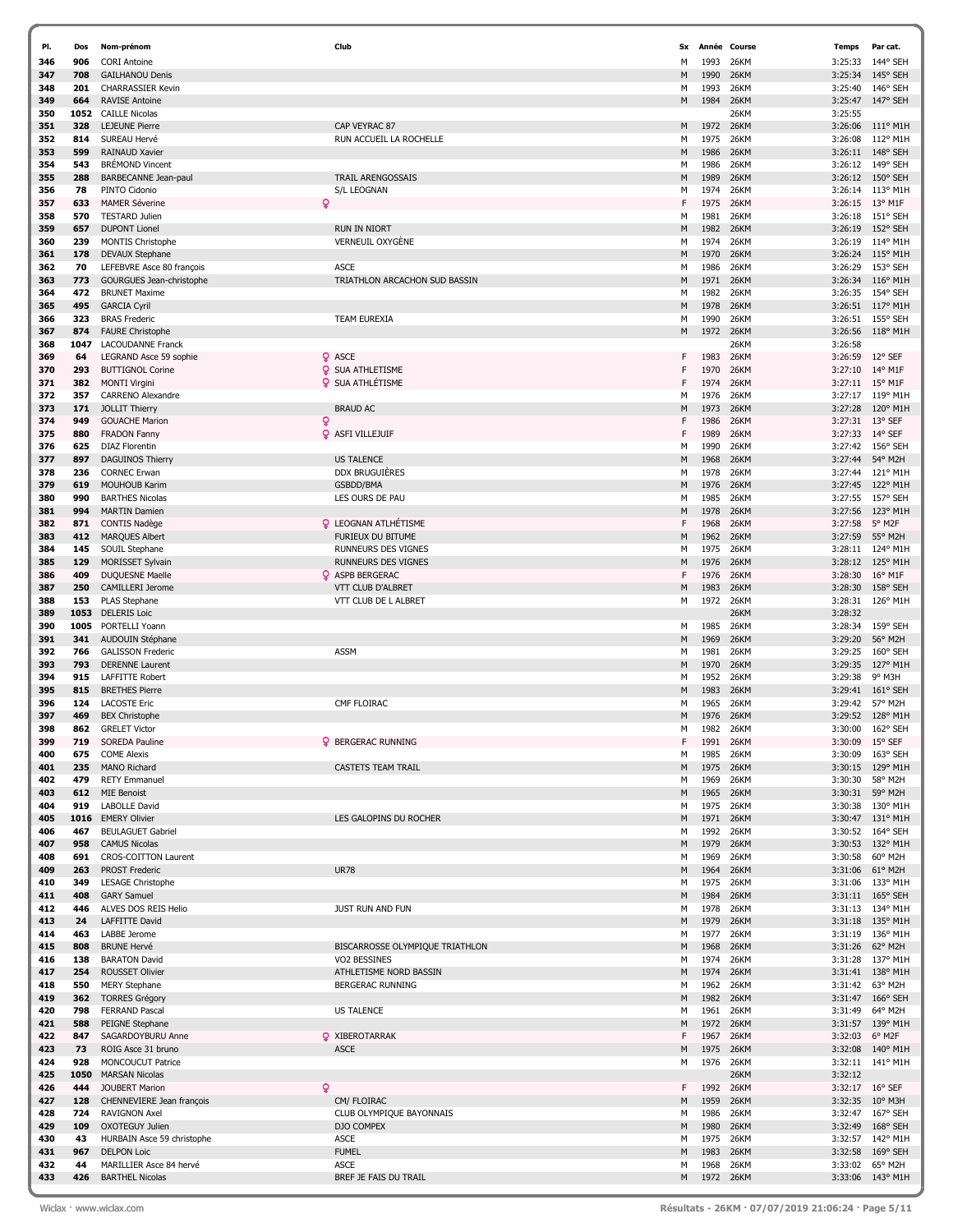| PI.        | Dos         | Nom-prénom                                           | Club                                  | <b>Sx</b> |              | Année Course | Temps              | Par cat.             |
|------------|-------------|------------------------------------------------------|---------------------------------------|-----------|--------------|--------------|--------------------|----------------------|
| 434        | 1029        | <b>CAYEUX Alain</b>                                  |                                       | М         | 1977         | 26KM         | 3:33:06            | 144° M1H             |
| 435        | 581         | <b>DRIOT Pierre</b>                                  | LA FOULÉE DES JALLES                  | M         | 1957         | 26KM         | 3:33:10            | $11^{\circ}$ M3H     |
| 436        | 117         | <b>BOUSCAILLOU Damien</b>                            |                                       | м         | 1988         | 26KM         | 3:33:13            | 170° SEH             |
| 437        | 330         | <b>GIRARD Cédric</b>                                 | <b>CA PORTETS</b>                     | M         | 1978         | 26KM         | 3:33:18            | 145° M1H             |
| 438        | 734<br>739  | <b>TOUSSAINT Olivier</b>                             | <b>UATJ URCUIT</b>                    | м         | 1987         | 26KM         | 3:33:20            | 171° SEH<br>146° M1H |
| 439<br>440 | 30          | D'OLIVEIRA David<br>DELAHAYE Asce 35 patrick         | <b>ASCE</b>                           | M<br>М    | 1976<br>1969 | 26KM<br>26KM | 3:33:48<br>3:33:48 | 66° M2H              |
| 441        | 480         | <b>LABAT Yves</b>                                    |                                       | M         | 1977         | 26KM         | 3:33:48            | 147° M1H             |
| 442        | 837         | <b>BOUE-GRABOT Thomas</b>                            |                                       | М         | 1990         | 26KM         | 3:33:49            | 172° SEH             |
| 443        | 396         | RABOUIN Jeremy                                       |                                       | M         | 1990         | 26KM         | 3:33:50            | 173° SEH             |
| 444        | 294         | <b>FORILLERE Louise</b>                              | <b>Q</b> FABB                         | F         | 1975         | 26KM         | 3:33:56            | 17° M1F              |
| 445        | 982         | <b>LARRATEGUY Patrick</b>                            | <b>BAZTANDARRAK</b>                   | M         | 1965         | 26KM         | 3:34:10            | 67° M2H              |
| 446        | 488         | <b>GESRET Lucien</b>                                 | ASCE 61                               | М         | 1954         | 26KM         | 3:34:25            | 12° M3H              |
| 447        | 995         | <b>CAZENAVE Fabien</b>                               | ASPTT GRAND PERIGUEUX                 | M         | 1979         | 26KM         | 3:34:26            | 148° M1H             |
| 448        | 224         | <b>BISCAICHIPY Pascal</b>                            |                                       | М         | 1979         | 26KM         | 3:34:27            | 149° M1H             |
| 449        | 182         | <b>VANDIER Bruno</b>                                 |                                       | M         | 1967         | 26KM         | 3:34:27            | 68° M2H              |
| 450<br>451 | 29<br>853   | BLÉJEAN Asce 35 eric<br>LE GOFF Mickael              | <b>ASCE</b><br><b>LOUDEAC</b>         | М<br>M    | 1970<br>1968 | 26KM<br>26KM | 3:34:28<br>3:34:30 | 150° M1H<br>69° M2H  |
| 452        | 568         | <b>CESARO Thomas</b>                                 |                                       | м         | 1988         | 26KM         | 3:34:32            | 174° SEH             |
| 453        | 368         | <b>LOZES Frederic</b>                                |                                       | M         | 1986         | 26KM         | 3:34:40            | 175° SEH             |
| 454        | 377         | <b>HALLET Nicolas</b>                                |                                       | м         | 1989         | 26KM         | 3:34:45            | 176° SEH             |
| 455        | 1035        | <b>HUGUET Thierry</b>                                | COURIR EN NOUVELLE AQUITAINE          | M         | 1964         | 26KM         | 3:34:47            | 70° M2H              |
| 456        | 399         | <b>BERGEON Franck</b>                                | QUINCAY QUONT QOURT                   | М         | 1965         | 26KM         | 3:34:47            | 71° M2H              |
| 457        | 1007        | VERHAEGHEN Rémy                                      |                                       | M         | 1998         | 26KM         | 3:35:04            | 3° ESH               |
| 458        | 482         | <b>PAILLE Nicolas</b>                                |                                       | М         | 1978         | 26KM         | 3:35:08            | 151° M1H             |
| 459        | 788         | <b>CHARTIER Pieric</b>                               | <b>CLUB ALPIN FRANÇAIS</b>            | M         | 1989         | 26KM         | 3:35:12            | 177° SEH             |
| 460        | 1008        | <b>BOURUT Pascal</b>                                 | Q                                     | М<br>F    | 1979         | 26KM         | 3:35:16            | 152° M1H<br>17° SEF  |
| 461<br>462 | 659<br>1009 | <b>MARTEL Caroline</b><br><b>RIPOCHE Christophe</b>  |                                       | м         | 1982<br>1963 | 26KM<br>26KM | 3:35:21<br>3:35:26 | 72° M2H              |
| 463        | 981         | <b>BOUBIA Nordine</b>                                |                                       | M         | 1982         | 26KM         | 3:35:28            | 178° SEH             |
| 464        | 450         | QUERBES Ludivine                                     | <b>Q</b> COURIR FONSEGRIVES           | F         | 1986         | 26KM         | 3:35:36            | 18° SEF              |
| 465        | 94          | <b>BEAUGRAND Romain</b>                              | AS SOUSTONS RUNNING                   | M         | 1987         | 26KM         | 3:35:37            | 179° SEH             |
| 466        | 186         | <b>BONNET Rémy</b>                                   |                                       | М         | 1990         | 26KM         | 3:35:40            | 180° SEH             |
| 467        | 746         | <b>MULLER Vincent</b>                                |                                       | M         | 1984         | 26KM         | 3:35:42            | 181° SEH             |
| 468        | 711         | PAQUET Frederic                                      |                                       | м         | 1980         | 26KM         | 3:35:44            | 182° SEH             |
| 469        | 606         | <b>DUPUY Nicolas</b>                                 | <b>ESCA</b>                           | M         | 1983         | 26KM         | 3:35:45            | 183° SEH             |
| 470        | 344         | <b>ARPIN Bertrand</b>                                | RAIDN'TRAIL SALLEBOEUF                | м         | 1979         | 26KM         | 3:35:50            | 153° M1H             |
| 471        | 498<br>603  | <b>ROSE Régis</b><br><b>GOUSSEBAYLE Xavier</b>       | <b>US TALENCE</b>                     | M<br>М    | 1962<br>1977 | 26KM<br>26KM | 3:36:03            | 73° M2H<br>154° M1H  |
| 472<br>473 | 551         | <b>KREISSLER Nicolas</b>                             |                                       | M         | 1979         | 26KM         | 3:36:08<br>3:36:11 | 155° M1H             |
| 474        | 1015        | LUCAS Benjamin                                       | ASPTT LA ROCHELLE                     | м         | 1987         | 26KM         | 3:36:11            | 184° SEH             |
| 475        | 233         | DARRIGRAND Sebastien                                 |                                       | M         | 1976         | 26KM         | 3:36:21            | 156° M1H             |
| 476        | 854         | <b>BROCARD Lénaick</b>                               | Q                                     | F         | 1978         | 26KM         | 3:36:21            | 18° M1F              |
| 477        | 558         | <b>SANCHEZ Thierry</b>                               | LES CAIMANS DU SÉNÉGAL                | M         | 1961         | 26KM         | 3:36:25            | 74° M2H              |
| 478        | 743         | <b>VAILLANT Yves</b>                                 | <b>COURIR A AUDENGE</b>               | м         | 1969         | 26KM         | 3:36:41            | 75° M2H              |
| 479        | 271         | <b>GUYONNAUD Carole</b>                              | Q.<br><b>COURIR A AUDENGE</b>         | F         | 1973         | 26KM         | 3:36:41            | 19° M1F              |
| 480        | 1028        | <b>ALBOUY Alice</b>                                  | Q                                     | F         | 1994         | 26KM         | 3:36:43            | 19° SEF              |
| 481        | 1020        | <b>DESCAMPS Fabrice</b>                              | TEAM FADAS LEOGEATS SPORT NATURE      | M         | 1972         | <b>26KM</b>  | 3:36:44            | 157° M1H             |
| 482<br>483 | 852<br>832  | <b>BROCARD Vincent</b><br><b>DALES Marie-pierre</b>  | Q                                     | м<br>F    | 1980<br>1976 | 26KM<br>26KM | 3:36:58<br>3:37:02 | 185° SEH<br>20° M1F  |
| 484        | 867         | <b>GRANSAGNE David</b>                               | MAIF                                  | м         | 1969         | 26KM         | 3:37:04            | 76° M2H              |
| 485        | 905         | <b>BILLANT Gaetan</b>                                |                                       | M         | 1987         | <b>26KM</b>  | 3:37:04            | 186° SEH             |
| 486        | 600         | <b>GRIFFON Jean pierre</b>                           |                                       | м         | 1962         | <b>26KM</b>  | 3:37:06            | 77° M2H              |
| 487        | 434         | <b>CLAVERY Céline</b>                                | <b>Q</b> TUB                          | F         | 1981         | 26KM         |                    | 3:37:14 20° SEF      |
| 488        | 898         | <b>CHABANE Stephane</b>                              | <b>CS HENNESSY</b>                    | м         | 1967         | 26KM         |                    | 3:37:16 78° M2H      |
| 489        | 974         | <b>BOUGUIER Laurent</b>                              |                                       | M         | 1982         | 26KM         |                    | 3:37:25 187° SEH     |
| 490        | 278         | <b>ARENES Fabien</b>                                 |                                       | м         | 1984         | 26KM<br>26KM | 3:37:28            | 188° SEH<br>189° SEH |
| 491<br>492 | 226<br>634  | <b>CLAEYS Maxime</b><br><b>GUERIN Jean-françois</b>  |                                       | M<br>м    | 1980<br>1955 | 26KM         | 3:37:41<br>3:37:44 | 13° M3H              |
| 493        | 993         | <b>BUSSON Bérangère</b>                              | <b>Q</b> RAID'N'TRAIL                 | F         | 1981         | 26KM         |                    | 3:38:04 21° SEF      |
| 494        | 83          | <b>MOUREY Lionel</b>                                 | <b>TRUCC</b>                          | м         | 1961         | 26KM         |                    | 3:38:15 79° M2H      |
| 495        | 397         | <b>MINEAU Daniel</b>                                 | RCTAT TONNAY-CHARENTE                 | M         | 1959         | 26KM         | 3:38:39            | 14° M3H              |
| 496        | 638         | <b>BONNET David</b>                                  |                                       | М         | 1979         | 26KM         | 3:38:47            | 158° M1H             |
| 497        | 209         | LACOSTE Sandrine                                     | <b>Q</b> CMF FLOIRAC                  | F         | 1964         | 26KM         | 3:38:54 7° M2F     |                      |
| 498        | 795         | <b>OURGORRY Romain</b>                               |                                       | м         | 1991         | 26KM         | 3:38:55            | 190° SEH             |
| 499<br>500 | 1046<br>367 | <b>ANTTON Duhour</b><br><b>CRESPEL Frédéric</b>      | <b>DDX DE BRUGUIERES</b>              | м         | 1970         | 26KM<br>26KM | 3:38:55<br>3:38:57 | 159° M1H             |
| 501        | 914         | <b>DEBOUTROIS Marc</b>                               | MAIF                                  | M         | 1974         | 26KM         | 3:39:03            | $160^{\circ}$ M1H    |
| 502        | 712         | PLANA Claude                                         |                                       | м         | 1952         | 26KM         | 3:39:04            | 15° M3H              |
| 503        | 93          | NARJISSI Jalil                                       |                                       | M         | 1979         | 26KM         | 3:39:05            | 161° M1H             |
| 504        | 979         | <b>GAILLARD Sophie</b>                               | ò                                     | F         | 1970         | 26KM         | 3:39:09            | 21° M1F              |
| 505        | 607         | <b>TOMAS Sophie</b>                                  | <b>Q</b> BERGERAC RUNNING             | F         | 1964         | 26KM         | 3:39:15            | 8° M2F               |
| 506        | 429         | DA VEIGA Anthony                                     |                                       | м         | 1986         | 26KM         |                    | 3:39:22 191° SEH     |
| 507        | 703         | <b>TESSIER Sylvain</b>                               |                                       | M         | 1974         | 26KM         | 3:39:38            | 162° M1H             |
| 508<br>509 | 701<br>189  | <b>CORMANN Christophe</b><br><b>BOURREAU Mélissa</b> | MAIF<br><b>Q</b> JOG GÂTINE PARTHENAY | м<br>F    | 1974<br>1987 | 26KM<br>26KM | 3:40:04<br>3:40:05 | 163° M1H<br>22° SEF  |
| 510        | 69          | SECO Asce 73 marc                                    | <b>ASCE</b>                           | м         | 1962         | 26KM         | 3:40:34            | 80° M2H              |
| 511        | 473         | <b>FOUCHIER Julie</b>                                | Q                                     | F         | 1976         | 26KM         | 3:40:40            | 22° M1F              |
| 512        | 876         | <b>MATHIAS Philippe</b>                              |                                       | М         | 1968         | 26KM         | 3:40:40            | 81° M2H              |
| 513        | 613         | <b>REAU Sylvie</b>                                   | ō                                     |           | 1971         | 26KM         | 3:40:44            | 23° M1F              |
| 514        | 935         | VIDAUD Benoît                                        | JSA TRIATHLON DUATHLON                | М         | 1983         | 26KM         |                    | 3:40:55 192° SEH     |
| 515        | 923         | MOUESCA Sandrine                                     | Q                                     | F         | 1972         | 26KM         | 3:40:58            | 24° M1F              |
| 516        | 661         | <b>DEPOUTRE Loic</b>                                 |                                       | м         | 1979         | 26KM         | 3:41:07            | 164° M1H             |
| 517        | 920         | <b>RABAT Fabien</b>                                  |                                       | M         | 1988         | 26KM         | 3:41:08            | 193° SEH             |
| 518<br>519 | 966<br>461  | PIRON Josua<br><b>LENDRES Christophe</b>             |                                       | м<br>M    | 1990<br>1966 | 26KM<br>26KM | 3:41:10<br>3:41:11 | 194° SEH<br>82° M2H  |
| 520        | 452         | <b>MESLIER Edith</b>                                 | $Q$ G <sub>2</sub> A                  | F         | 1982         | 26KM         | 3:41:14            | 23° SEF              |
| 521        | 360         | CAZEMAJOU Franck                                     |                                       | M         | 1972         | 26KM         |                    | 3:41:16 165° M1H     |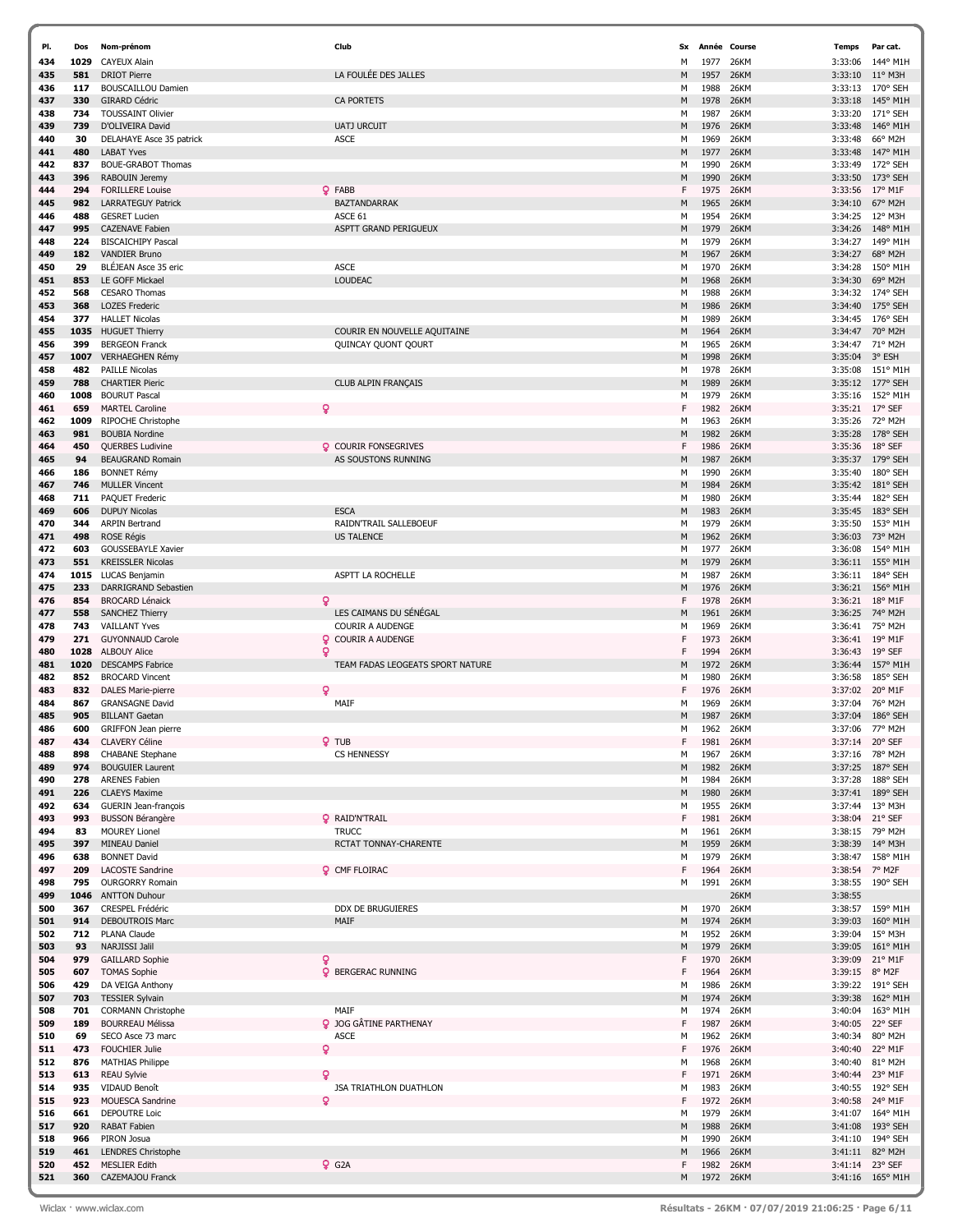| PI. | Dos  | Nom-prénom                    | Club                                | Sx | Année | Course      | <b>Temps</b> | Par cat.         |
|-----|------|-------------------------------|-------------------------------------|----|-------|-------------|--------------|------------------|
| 522 | 605  | <b>BEUVELOT Gaël</b>          |                                     | М  | 1985  | 26KM        | 3:41:18      | 195° SEH         |
| 523 | 264  | <b>LEBEAULT Cédric</b>        | SABLES VENDÉE TRIATHLON             | M  | 1977  | 26KM        | 3:41:20      | 166° M1H         |
| 524 | 761  | <b>DAGEVILLE Guillaume</b>    |                                     | М  | 1979  | 26KM        | 3:41:22      | 167° M1H         |
| 525 | 532  | <b>GARNIER Mathieu</b>        | RUN Ô TEAM ELIDE AUTOS              | M  | 1981  | 26KM        | 3:41:24      | 196° SEH         |
| 526 | 398  | VALLECILLOS Manu              | <b>USMA</b>                         | М  | 1960  | 26KM        | 3:41:26      | 83° M2H          |
| 527 | 352  | PAVAN Roméo                   | US MARMANDE ATHLETISME              | M  | 1955  | 26KM        | 3:41:26      | 16° M3H          |
| 528 | 792  | <b>FROUIN Maxime</b>          |                                     | М  | 1987  | 26KM        | 3:41:35      | 197° SEH         |
| 529 | 106  | <b>BOSSARD Christophe</b>     | CMF FLOIRAC                         | M  | 1970  | 26KM        | 3:41:38      | 168° M1H         |
| 530 | 199  | <b>LALANDE Bernard</b>        | <b>SU AGEN</b>                      | М  |       | 26KM        | 3:41:38      | 84° M2H          |
|     |      |                               |                                     |    | 1960  |             |              |                  |
| 531 | 611  | <b>COUTON Jeremie</b>         | <b>DBG</b>                          | M  | 1988  | 26KM        | 3:41:40      | 198° SEH         |
| 532 | 471  | <b>CHAUVIN Olivier</b>        | RUNNEURS DES VIGNES                 | М  | 1974  | 26KM        | 3:41:41      | 169° M1H         |
| 533 | 131  | DEVAUX-ALEXANDRE Aymeric      | CENTRE MÉDOC ATHLÉ                  | M  | 1987  | 26KM        | 3:41:45      | 199° SEH         |
| 534 | 542  | <b>BONHOMME Christophe</b>    |                                     | М  | 1976  | 26KM        | 3:41:46      | 170° M1H         |
| 535 | 831  | <b>AGNIMEL Aurelien</b>       |                                     | M  | 1966  | 26KM        | 3:41:52      | 85° M2H          |
| 536 | 175  | <b>BUGADA Carine</b>          | <b>Q</b> SAM TRIATHLON LESPARRE     | F  | 1973  | 26KM        | 3:41:52      | 25° M1F          |
| 537 | 645  | <b>WEBER Julien</b>           |                                     | M  | 1987  | 26KM        | 3:42:03      | 200° SEH         |
| 538 | 348  | <b>VALCY Laurent</b>          |                                     | М  | 1979  | 26KM        | 3:42:05      | 171° M1H         |
| 539 | 577  | <b>BOUREZ Guillaume</b>       |                                     | M  | 1986  | 26KM        | 3:42:08      | 201° SEH         |
| 540 | 492  | <b>SALVAT Laurent</b>         |                                     | М  | 1974  | 26KM        | 3:42:12      | 172° M1H         |
| 541 | 141  | <b>SUSINI Thierry</b>         |                                     | M  | 1961  | 26KM        | 3:42:12      | 86° M2H          |
|     |      |                               |                                     |    |       |             |              |                  |
| 542 | 713  | CHAT Frédéric                 |                                     | М  | 1968  | 26KM        | 3:42:35      | 87° M2H          |
| 543 | 861  | <b>MERCEL Mikael</b>          | AS PLOUGUIN                         | M  | 1983  | 26KM        | 3:42:39      | 202° SEH         |
| 544 | 768  | <b>JEANTOY David</b>          |                                     | М  | 1984  | 26KM        | 3:42:41      | 203° SEH         |
| 545 | 1049 | <b>LAGREZE Nicolas</b>        |                                     |    |       | 26KM        | 3:42:43      |                  |
| 546 | 87   | POZZOBON Olivier              | <b>LEOGNAN RUGBY</b>                | м  | 1976  | 26KM        | 3:42:47      | 173° M1H         |
| 547 | 959  | <b>DUCLOS Amélie</b>          | <b>2</b> ANONYME DU CAMPUS          | F  | 1975  | 26KM        | 3:42:49      | 26° M1F          |
| 548 | 827  | <b>LENDRES Thomas</b>         |                                     | М  | 1992  | <b>26KM</b> | 3:42:50      | 204° SEH         |
| 549 | 90   | FERNANDO Pierre               |                                     | M  | 1992  | 26KM        | 3:42:50      | 205° SEH         |
| 550 | 98   | <b>HOURDEBAIGTS Sylvie</b>    | <b>Q</b> GALOPINS CHALOSSAIS        | F  | 1967  | 26KM        | 3:42:59      | 9° M2F           |
| 551 | 604  | CROS Jean-charles             |                                     | М  | 1978  | 26KM        | 3:43:11      | 174° M1H         |
| 552 | 54   | <b>LEBRUN Asce 51 franck</b>  | <b>ASCE</b>                         | М  | 1978  | 26KM        | 3:43:20      | 175° M1H         |
| 553 | 754  | <b>GUILLEMET Valerie</b>      | <b>Q</b> FOULÉE DES JALLES          | F  | 1964  | 26KM        | 3:43:30      | 10° M2F          |
|     |      |                               |                                     |    |       |             |              |                  |
| 554 | 642  | DUBART Joan                   |                                     | М  | 1988  | 26KM        | 3:43:33      | 206° SEH         |
| 555 | 807  | HARIGNORDOQUY Daniel          |                                     | M  | 1964  | 26KM        | 3:43:48      | 88° M2H          |
| 556 | 142  | <b>NENCIOLI Laurent</b>       |                                     | М  | 1964  | 26KM        | 3:43:49      | 89° M2H          |
| 557 | 895  | <b>GROS Pierre</b>            |                                     | M  | 1978  | 26KM        | 3:43:50      | 176° M1H         |
| 558 | 751  | <b>AHSAN Mahudul</b>          | SPIRIDON 16                         | М  | 1955  | 26KM        | 3:43:55      | 17° M3H          |
| 559 | 154  | <b>ALTMAYER Hugues</b>        | SPIRIDON 16                         | M  | 1977  | 26KM        | 3:44:01      | 177° M1H         |
| 560 | 830  | <b>DEZES Gérard</b>           | BIARRITZ OLYMPIQUE TRAIL            | М  | 1959  | 26KM        | 3:44:01      | 18° M3H          |
| 561 | 650  | <b>CALLETTI Fabrice</b>       | BIARRITZ OLYMPIQUE ATHLETISME       | M  | 1965  | 26KM        | 3:44:02      | 90° M2H          |
| 562 | 690  | HOTTERBECK Stéphane           |                                     | М  | 1968  | 26KM        | 3:44:03      | 91° M2H          |
| 563 | 523  | <b>BOURBOIN Nicolas</b>       | <b>GRAND ANGOULÊME ATHLÉTISME</b>   | M  | 1987  | 26KM        | 3:44:04      | 207° SEH         |
| 564 | 356  | <b>GARDERES Philippe</b>      |                                     | М  | 1962  | 26KM        | 3:44:04      | 92° M2H          |
| 565 | 524  | <b>LIZOT Cecile</b>           | <b>Q</b> GRAND ANGOULÊME ATHLÉTISME | F  | 1989  | 26KM        | 3:44:05      | 24° SEF          |
| 566 | 134  | VINCENDEAU Sandrine           | <b>Q</b> US SAINTES ATHLETISME      | F  | 1969  | 26KM        | 3:44:06      | $11^{\circ}$ M2F |
|     |      |                               |                                     |    |       |             |              |                  |
| 567 | 774  | <b>BRANDSTATT Philippe</b>    | ANONYMES DU CAMPUS                  | M  | 1961  | 26KM        | 3:44:32      | 93° M2H          |
| 568 | 184  | GIRARD Johnny                 | <b>JOG GATINE PARTHENAY</b>         | М  | 1976  | 26KM        | 3:44:40      | 178° M1H         |
| 569 | 680  | IRASQUE Guillaume             | RUN Ô TEAM ELIDE AUTOS              | M  | 1983  | 26KM        | 3:44:51      | 208° SEH         |
| 570 | 123  | <b>FAUCHEUX Matthieu</b>      |                                     | м  | 1985  | 26KM        | 3:44:57      | 209° SEH         |
| 571 | 322  | <b>PROUX Elise</b>            | <b>Q</b> PESSAC AC                  | F  | 1986  | 26KM        | 3:45:01      | 25° SEF          |
| 572 | 407  | <b>FLEURET Claude</b>         | VO2 BESSINES                        | М  | 1962  | 26KM        | 3:45:10      | 94° M2H          |
| 573 | 337  | <b>BRION Wilfried</b>         |                                     | M  | 1974  | <b>26KM</b> | 3:45:21      | 179° M1H         |
| 574 | 223  | <b>SCHEID Laurent</b>         |                                     | М  | 1971  | 26KM        | 3:45:22      | 180° M1H         |
| 575 | 17   | NICOLINI Asce 2b jean-jacques | <b>ASCE</b>                         | М  | 1954  | 26KM        | 3:45:24      | 19° M3H          |
| 576 | 824  | PRAUTOIS Mathieu              |                                     | М  | 1990  | 26KM        |              | 3:45:27 210° SEH |
| 577 | 737  | VACCARO Adrien                |                                     | M  | 1987  | 26KM        | 3:45:32      | 211° SEH         |
| 578 | 443  | PREVOST Thierry               |                                     | М  | 1971  | 26KM        |              | 3:45:35 181° M1H |
| 579 | 1000 | DE CARVALHO Corinne           | <b>Q</b> COURIR DANS CHATELLERAULT  | F  | 1970  | 26KM        |              | 3:45:43 27° M1F  |
| 580 | 1001 | DE CARVALHO Vitor             | COURIR DANS CHATELLERAULT           | М  | 1963  | 26KM        | 3:45:43      | 95° M2H          |
| 581 | 986  | <b>LANSALOT Denis</b>         |                                     | M  | 1972  | 26KM        | 3:45:44      | 182° M1H         |
| 582 | 476  | POUX Jean-paul                |                                     | М  | 1968  | 26KM        | 3:46:02      | 96° M2H          |
| 583 | 346  | VOLAND Stéphane               | <b>AIRBUS RUNNING</b>               | M  | 1967  | 26KM        | 3:46:12      | 97° M2H          |
|     |      |                               |                                     |    |       | 26KM        |              | 3:46:17 183° M1H |
| 584 | 5    | BREHINIER Asce 2a christophe  | <b>ASCE</b>                         | М  | 1974  |             |              |                  |
| 585 | 655  | <b>HERBILLON Loic</b>         | <b>LES JALLES VERTES</b>            | M  | 1973  | 26KM        | 3:46:20      | 184° M1H         |
| 586 | 932  | ARLANDIS Jerome               |                                     | м  | 1977  | 26KM        | 3:46:46      | 185° M1H         |
| 587 | 151  | <b>TOUSTOU Stephane</b>       |                                     | М  | 1969  | 26KM        | 3:46:47      | 98° M2H          |
| 588 | 53   | CHARPENTIER Asce 51 stéphane  | <b>ASCE</b>                         | М  | 1972  | 26KM        | 3:46:47      | 186° M1H         |
| 589 | 908  | <b>ELLIES Alexandre</b>       | <b>DBS CROSS</b>                    | M  | 1975  | 26KM        | 3:46:56      | 187° M1H         |
| 590 | 58   | RESTOUT Asce 53 stéphanie     | <b>Q</b> ASCE                       | F  | 1976  | 26KM        | 3:46:57      | 28° M1F          |
| 591 | 971  | <b>GRAND Nicolas</b>          |                                     | M  | 1980  | 26KM        |              | 3:47:01 212° SEH |
| 592 | 180  | <b>VOISIN Florent</b>         |                                     | М  | 1984  | 26KM        |              | 3:47:03 213° SEH |
| 593 | 519  | SARRAZIN Aurélien             | <b>STMICROELECTRONICS</b>           | M  | 1989  | 26KM        | 3:47:04      | 214° SEH         |
| 594 | 938  | MARCHETTO Rossano             |                                     | м  | 1967  | 26KM        | 3:47:09      | 99° M2H          |
| 595 | 883  | PORTET Thierry                |                                     | M  | 1964  | 26KM        |              | 3:47:25 100° M2H |
| 596 | 415  | LE GOFF Géraldine             | ò                                   | F  | 1978  | 26KM        |              | 3:47:26 29° M1F  |
| 597 | 359  | <b>CABANNE Olivier</b>        |                                     | M  | 1980  | 26KM        |              | 3:47:28 215° SEH |
| 598 | 741  | <b>BARDIN Bernard</b>         |                                     | М  | 1955  | 26KM        | 3:47:33      | 20° M3H          |
|     |      |                               | COB                                 |    |       |             |              |                  |
| 599 | 100  | <b>BATALLER Henri</b>         |                                     | M  | 1972  | 26KM        |              | 3:47:33 188° M1H |
| 600 | 787  | <b>LAFFONT Lionel</b>         |                                     | М  | 1974  | 26KM        | 3:47:37      | 189° M1H         |
| 601 | 66   | PORTALIER Asce 63 romain      | ASCE                                | M  | 1982  | 26KM        | 3:47:41      | 216° SEH         |
| 602 | 282  | <b>VESQUE Jacques</b>         |                                     | м  | 1956  | 26KM        |              | 3:47:46 21° M3H  |
| 603 | 609  | <b>TORRES Jean-marie</b>      | RUN Ô TEAM ELIDE AUTOS              | M  | 1965  | 26KM        |              | 3:47:55 101° M2H |
| 604 | 937  | SARABANDO Fernando            |                                     | М  | 1963  | 26KM        | 3:47:59      | 102° M2H         |
| 605 | 11   | LABORDE Asce 2a marine        | <b>Q</b> ASCE                       | F  | 1988  | 26KM        | 3:48:03      | 26° SEF          |
| 606 | 9    | KHADRAHOUI Asce 2a philippe   | <b>ASCE</b>                         | М  | 1968  | 26KM        | 3:48:03      | 103° M2H         |
| 607 | 527  | <b>GUILLON Laurent</b>        | TEAM TRAIL 17                       | M  | 1971  | 26KM        | 3:48:10      | 190° M1H         |
| 608 | 51   | LELONG Asce 50 vanessa        | <b>Q</b> ASCE                       | F  | 1980  | 26KM        |              | 3:48:11 27° SEF  |
| 609 | 828  | VASSELIN Christelle           | <b>Q</b> AVENTURE RUNNING SEGONZAC  | F  | 1975  | 26KM        |              | 3:48:14 30° M1F  |
|     |      |                               |                                     |    |       |             |              |                  |

í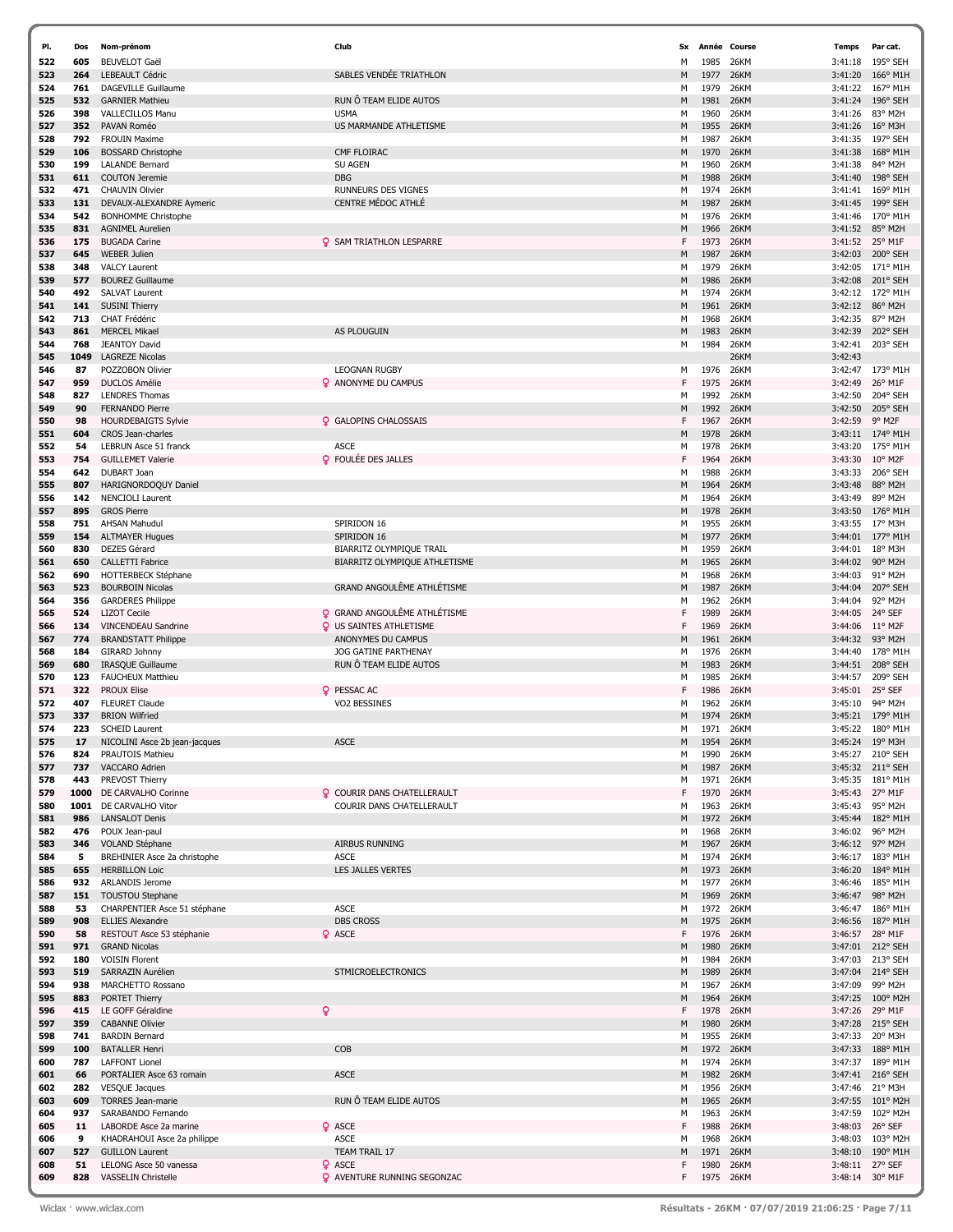| PI.        | Dos        | Nom-prénom                                      | Club                                           | Sx     | Année        | Course                     | Temps                      | Par cat.                              |
|------------|------------|-------------------------------------------------|------------------------------------------------|--------|--------------|----------------------------|----------------------------|---------------------------------------|
| 610        | 752        | DAMAS Joel                                      |                                                | M      | 1951         | 26KM                       | 3:48:31                    | 22° M3H                               |
| 611        | 855        | MOLINARI Sebastien                              | <b>ESCA</b>                                    | M      | 1980         | <b>26KM</b>                | 3:48:42                    | 217° SEH                              |
| 612        | 430        | <b>DELAGE Antoine</b>                           |                                                | м      | 1997         | 26KM                       | 3:48:42                    | 4° ESH                                |
| 613        | 744        | <b>LEMERCIER Christophe</b>                     | LIEBHERR DUATHLON                              | M      | 1978         | <b>26KM</b>                | 3:48:55                    | 191° M1H                              |
| 614        | 554        | SOUQUE Cyril                                    |                                                | м      | 1976         | 26KM                       | 3:48:55                    | 192° M1H                              |
| 615        | 540        | <b>LION Dominique</b>                           |                                                | M      | 1968         | <b>26KM</b>                | 3:48:59                    | 104° M2H                              |
| 616        | 374        | ò<br><b>CAMPIONI Erika</b>                      |                                                | F      | 1975         | 26KM                       | 3:49:04                    | 31° M1F                               |
| 617        | 451        | POURTEAU Neiddy                                 | YOKSUTHAI POUILLON                             | M      | 1974         | 26KM                       | 3:49:09                    | 193° M1H                              |
| 618        | 1051       | <b>BORNET Patxi</b>                             |                                                |        |              | 26KM                       | 3:49:28                    |                                       |
| 619        | 665        | GROUSSARD Christophe                            | ATHLETISME NORD BASSIN                         | M      | 1964         | 26KM                       | 3:49:37                    | 105° M2H                              |
| 620        | 573        | NARZABAL Marc                                   |                                                | м      | 1985         | 26KM                       | 3:49:48                    | 218° SEH                              |
| 621        | 135        | <b>MARTINEAU Didier</b>                         |                                                | M      | 1966         | <b>26KM</b>                | 3:49:48                    | 106° M2H                              |
| 622        | 401        | <b>DELETTRE Yohan</b>                           | RCTAT TONNAY-CHARENTE                          | м      | 1977         | 26KM                       | 3:49:48                    | 194° M1H                              |
| 623        | 22         | COLL Asce 31 thibault                           | <b>ASCE</b>                                    | M      | 1988         | <b>26KM</b>                | 3:49:49                    | 219° SEH                              |
| 624        | 501        | DAVID Cyril                                     | CMO BASSENS                                    | М      | 1976         | 26KM                       | 3:49:54                    | 195° M1H                              |
| 625        | 1024       | PALOMO Nicolas                                  |                                                | M      | 1980         | <b>26KM</b>                | 3:50:18                    | 220° SEH                              |
| 626        | 422        | Q<br><b>DRAPEAU Sylvette</b>                    |                                                | F      | 1973         | 26KM                       | 3:50:26                    | 32° M1F                               |
| 627        | 110        | <b>MARTIN Gwenaël</b>                           | <b>MACAU</b>                                   | M      | 1974         | 26KM                       | 3:50:33                    | 196° M1H                              |
| 628        | 1043       | <b>BARREAU Cédric</b>                           |                                                |        |              | 26KM                       | 3:50:35                    |                                       |
| 629        | 582        | <b>CHAUVET Eddy</b>                             | AMICALE DES SAPEURS POMPIERS DE SAINTES        | M      | 1973         | 26KM                       | 3:50:42                    | 197° M1H                              |
| 630        | 950        | <b>CLUZAN Séverine</b>                          | <b>Q</b> COURIR EN NOUVELLE AQUITAINE          | F      | 1973         | <b>26KM</b>                | 3:50:52                    | 33° M1F                               |
| 631        | 465        | <b>TEYNIE Yves</b>                              | CAQC76                                         | M      | 1968         | <b>26KM</b>                | 3:50:57                    | 107° M2H                              |
| 632        | 42         | BOMPARD Asce 43 marie-christine                 | <b>Q</b> ASCE                                  | F      | 1967         | <b>26KM</b>                | 3:50:57                    | 12° M2F                               |
| 633        | 41         | BOMPARD Asce 43 michel                          | <b>ASCE</b>                                    | M      | 1956         | <b>26KM</b>                | 3:50:58                    | 23° M3H                               |
| 634        | 160        | <b>GOUZENE Benoit</b>                           | <b>TRAM CHEH</b>                               | м      | 1989         | <b>26KM</b>                | 3:50:58                    | 221° SEH                              |
| 635        | 813        | ٥<br><b>LEFAIS Marie</b>                        |                                                | F      | 1990         | <b>26KM</b>                | 3:50:58                    | 28° SEF                               |
| 636        | 529        | <b>DUVERGER Julien</b>                          |                                                | М      | 1985         | <b>26KM</b>                | 3:51:17                    | 222° SEH                              |
| 637        | 200        | <b>MONNIER Pierre</b>                           |                                                | M      | 1977         | <b>26KM</b>                | 3:51:19                    | 198° M1H                              |
| 638        | 759        | ROUAULT Christian                               | <b>BORDEAUX ATHLÉ</b>                          | м      | 1971         | <b>26KM</b>                | 3:51:24                    | 199° M1H                              |
| 639        | 436        | SCEMAMA Jean-david                              |                                                | M      | 1968         | 26KM                       | 3:51:29                    | 108° M2H                              |
| 640        | 284        | <b>EMBOULAS Hugo</b>                            |                                                | М      | 1988         | <b>26KM</b>                | 3:51:39                    | 223° SEH                              |
| 641        | 918        | <b>BECHU Romain</b>                             |                                                | M      | 1991         | <b>26KM</b>                | 3:51:40                    | 224° SEH                              |
| 642        | 424        | CHAUSSADE Christophe                            |                                                | м      | 1976         | 26KM                       | 3:51:46                    | 200° M1H                              |
| 643        | 621        | <b>BOULESTIER Véronique</b>                     | <b>Q</b> SPIRIDON 16                           | F      | 1971         | <b>26KM</b>                | 3:51:50                    | 34° M1F                               |
| 644        | 400        | <b>PUDET Thierry</b>                            |                                                |        | 1959         | <b>26KM</b>                |                            | 24° M3H                               |
|            |            |                                                 |                                                | м      |              |                            | 3:51:50                    |                                       |
| 645<br>646 | 916<br>193 | <b>RISON David</b><br><b>BOULESTIER Nicolas</b> | SPIRIDON 16                                    | M      | 1973<br>1971 | <b>26KM</b><br><b>26KM</b> | 3:51:50<br>3:51:50         | 201° M1H<br>202° M1H                  |
| 647        | 892        |                                                 |                                                | м      |              | <b>26KM</b>                |                            | 203° M1H                              |
|            |            | <b>GIMENEZ Stephane</b>                         |                                                | M      | 1973         |                            | 3:51:51                    |                                       |
| 648        | 297        | <b>OMIECINSKI Yannick</b>                       | CMF FLOIRAC                                    | М      | 1968         | <b>26KM</b>                | 3:51:57                    | 109° M2H                              |
| 649        | 636        | <b>BROSSARD Julien</b>                          |                                                | M      | 1982         | <b>26KM</b>                | 3:52:00                    | 225° SEH                              |
| 650        | 119        | <b>GUILLON Samuel</b>                           |                                                | M      | 1982         | <b>26KM</b>                | 3:52:02                    | 226° SEH                              |
| 651        | 306        | PRÉVOST Sabrina<br>Q                            |                                                | F      | 1981         | <b>26KM</b>                | 3:52:11                    | 29° SEF                               |
| 652        | 970        | ETCHEPARE Jean baptiste                         |                                                | М      | 1980         | <b>26KM</b>                | 3:52:17                    | 227° SEH                              |
| 653        | 622        | RAMAROSON Marina                                |                                                | F      | 1994         | <b>26KM</b>                | 3:52:35                    | 30° SEF                               |
| 654        | 782        | <b>GRAND Bruno</b>                              | AS ASCAIN ELGARREKIN                           | м      | 1975         | <b>26KM</b>                | 3:52:37                    | 204° M1H                              |
| 655        | 778        | <b>NERI Bertrand</b>                            |                                                | M      | 1992         | <b>26KM</b>                | 3:52:37                    | 228° SEH                              |
| 656        | 687        | RECA Grégory                                    |                                                | M      | 1984         | <b>26KM</b>                | 3:52:38                    | 229° SEH                              |
| 657        | 635        | <b>THIMON Thomas</b>                            |                                                | M      | 1985         | <b>26KM</b>                | 3:52:38                    | 230° SEH                              |
| 658        | 363        | <b>NERI Pierre</b>                              |                                                | м      | 1984         | <b>26KM</b>                | 3:52:38                    | 231° SEH                              |
| 659        | 760        | GAYAS Jean philippe                             |                                                | M      | 1978         | 26KM                       | 3:52:38                    | 205° M1H                              |
| 660        | 334        | <b>ROHR Nicolas</b>                             |                                                | M      | 1989         | 26KM                       | 3:52:45                    | 232° SEH                              |
| 661        | 16         | VACHET Asce 2a stéphane                         | <b>ASCE</b>                                    | M      | 1968         | 26KM                       | 3:52:50                    | 110° M2H                              |
| 662        | 777        | <b>BERGONNIER Flavien</b>                       | AS ASCAIN ELGARREKIN                           | м      | 1980         | <b>26KM</b>                | 3:53:09                    | 233° SEH                              |
| 663        | 491        | <b>LECOMTE Michel</b>                           | <b>COURIR A AUDENGE</b>                        | M      | 1958         | 26KM                       | 3:53:11                    | 25° M3H                               |
| 664        | 332        | <b>MARTIN Christophe</b>                        | CASTETS TEAM TRAIL                             | М      | 1978         | 26KM                       |                            | 3:53:12 206° M1H                      |
| 665        | 521        | <b>BAILLARGEAU Daniel</b>                       | AKROBITUM                                      | M      | 1963         | 26KM                       | 3:53:20                    | 111° M2H                              |
| 666        | 493        | ó<br>CLERGEAUD Véronique                        | <b>Q</b> SPIRIDON 16                           | F      | 1973         | 26KM                       | 3:53:34                    | 35° M1F                               |
| 667        | 684        | MONTAZEAU Céline                                | <b>BORDEAUX ATHLE</b>                          | F      | 1974         | 26KM                       | 3:53:39                    | 36° M1F                               |
| 668        | 1012       | <b>BRACHET Sylvain</b>                          |                                                | М      | 1985         | 26KM                       | 3:53:42                    | 234° SEH                              |
| 669        | 983        | DE SOUSA Georges                                |                                                | M      | 1963         | 26KM                       |                            | 3:53:42 112° M2H                      |
| 670        | 722<br>438 | MICHEL Stéphane<br><b>SARRAZIN Mathilde</b>     | A2 RUNNING<br><b>Q</b> ASPTT ORLÉANS TRIATHLON | м<br>F | 1974         | 26KM                       | 3:53:44                    | 207° M1H                              |
| 671<br>672 | 888        | CHALLEAU Bertrand                               |                                                | м      | 1992<br>1975 | 26KM<br>26KM               | 3:53:46 31° SEF<br>3:53:52 | 208° M1H                              |
| 673        |            | LE ROUX Asce 35 virginie                        | <b>Q</b> ASCE                                  | F      | 1981         | 26KM                       | 3:53:59                    | 32° SEF                               |
| 674        | 34<br>36   | ROUSSE Asce 35 olivier                          | <b>ASCE</b>                                    | м      | 1973         | 26KM                       | 3:53:59                    | 209° M1H                              |
| 675        | 107        | <b>BORDES Guillaume</b>                         |                                                | M      | 1980         | 26KM                       | 3:54:03                    | 235° SEH                              |
|            |            |                                                 |                                                |        |              |                            |                            |                                       |
| 676        | 361<br>667 | MICHIELIN Sébastien                             |                                                | м      | 1979         | 26KM<br>26KM               | 3:54:04                    | 210° M1H                              |
| 677        | 885        | MERIENNE Jean jacques                           |                                                | M      | 1969         |                            |                            | 3:54:05 113° M2H                      |
| 678        | 886        | MARCHENAY Damien daniel<br>MARCHENAY Timothe    |                                                | М      | 1980<br>1983 | 26KM<br>26KM               | 3:54:24<br>3:54:25         | 236° SEH<br>237° SEH                  |
| 679<br>680 | 647        | <b>BOLLIER Christophe</b>                       |                                                | M<br>м | 1975         | 26KM                       | 3:54:34                    | 211° M1H                              |
|            |            |                                                 |                                                |        |              |                            |                            |                                       |
| 681<br>682 | 311<br>789 | <b>DESCHAMPS Roland</b><br><b>TILLIER Alex</b>  |                                                | M<br>м | 1967<br>1975 | 26KM<br>26KM               | 3:54:45<br>3:54:56         | 114° M2H<br>212° M1H                  |
| 683        | 583        | LE VEZU Arnaud                                  |                                                | M      | 1974         | 26KM                       | 3:55:03                    | 213° M1H                              |
| 684        |            |                                                 |                                                |        | 1963         |                            |                            |                                       |
| 685        | 955<br>637 | SOUBIS Bertrand<br><b>ALMARCHA Philippe</b>     |                                                | м<br>M | 1969         | 26KM<br>26KM               | 3:55:08                    | 3:55:07 115° M2H<br>$116^{\circ}$ M2H |
| 686        | 418        | PHAM Laurent                                    | CAV                                            | М      | 1969         | 26KM                       | 3:55:10                    | 117° M2H                              |
| 687        | 227        | PHAM Laurence                                   | Q CAV                                          | F      | 1969         | 26KM                       |                            | 3:55:11 13° M2F                       |
|            |            |                                                 |                                                |        |              |                            |                            |                                       |
| 688        | 37         | SOUCHU Asce 35 rachel                           | <b>Q</b> ASCE                                  | F      | 1966         | 26KM                       | 3:55:19                    | $14^{\circ}$ M2F                      |
| 689<br>690 | 564<br>494 | <b>COURPOTIN Thierry</b><br>MENARD Hélène       | <b>Q</b> LES GALOPINS ROCHELAIS                | M<br>F | 1965<br>1970 | 26KM<br>26KM               | 3:55:31<br>3:55:40         | $118^{\circ}$ M2H<br>37° M1F          |
| 691        | 572        | <b>AUTEFFE Richard</b>                          |                                                | M      | 1970         | 26KM                       |                            | 3:55:41 214° M1H                      |
| 692        | 770        | Q.<br><b>LACHAUD Nathalie</b>                   |                                                | F      | 1969         | 26KM                       | 3:56:09                    | 15° M2F                               |
| 693        | 758        | <b>BOR Alexandre</b>                            |                                                | M      | 1972         | 26KM                       |                            | 3:56:11 215° M1H                      |
| 694        | 856        | <b>GRENIER Matthieu</b>                         |                                                | м      | 1984         | 26KM                       | 3:56:22                    | 238° SEH                              |
| 695        | 748        | <b>ABADIE Pierre</b>                            |                                                | M      | 1989         | 26KM                       | 3:56:37                    | 239° SEH                              |
| 696        | 893        | <b>DAUGROIS Baptiste</b>                        |                                                | М      | 1992         | 26KM                       | 3:56:42                    | 240° SEH                              |
| 697        | 255        | <b>BENAITIER Isabelle</b>                       | <b>Q</b> MMAC MOUTIERS MAUXFAITS VENDÉE        | F      | 1973         | 26KM                       |                            | 3:56:50 38° M1F                       |
|            |            |                                                 |                                                |        |              |                            |                            |                                       |

7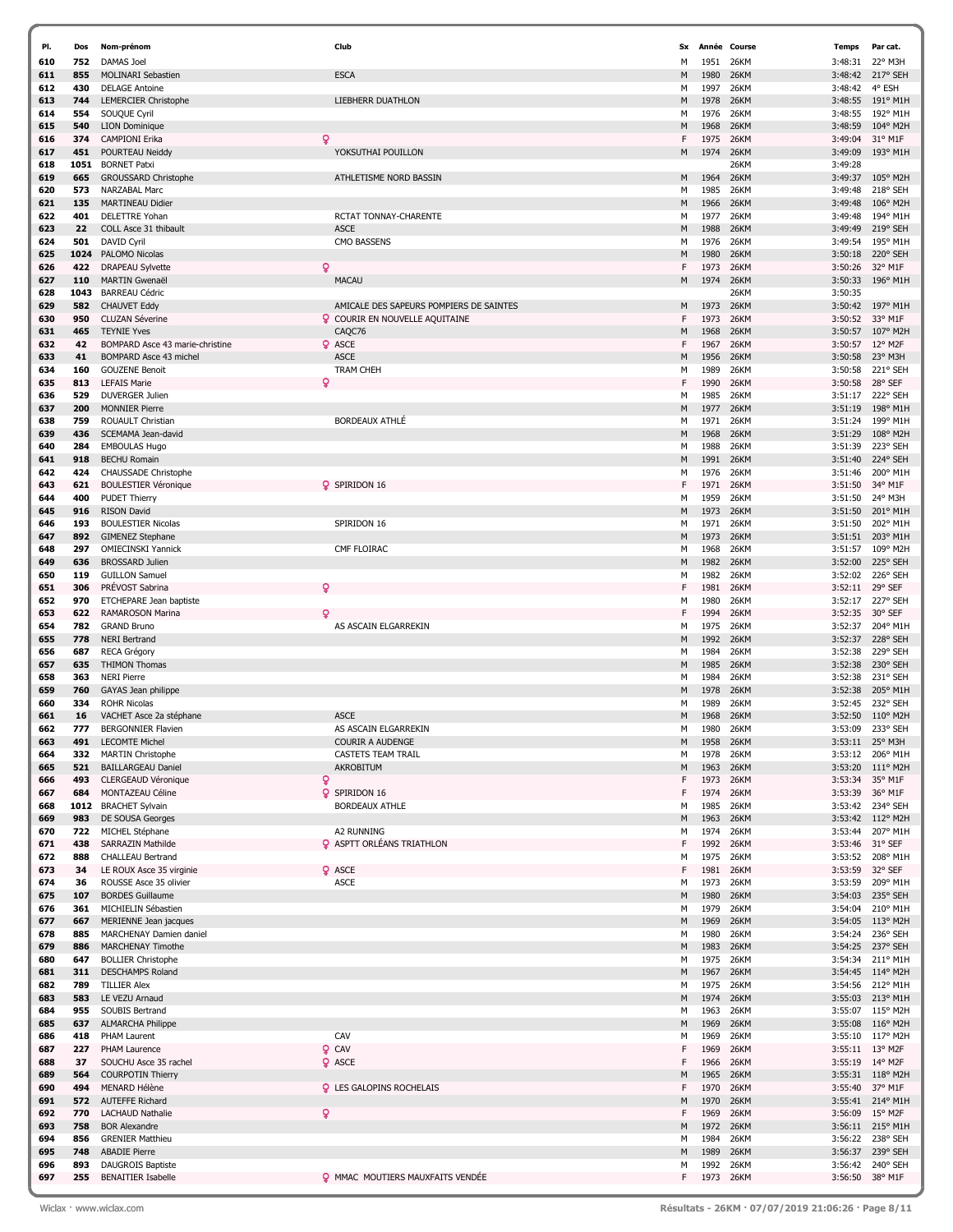| PI. | Dos  | Nom-prénom                       | Club                              | Sx | Année | Course      | <b>Temps</b> | Par cat.         |
|-----|------|----------------------------------|-----------------------------------|----|-------|-------------|--------------|------------------|
| 698 | 7    | Castelli Asce 2a jean            | <b>ASCE</b>                       | м  | 1956  | 26KM        | 3:57:01      | 26° M3H          |
| 699 | 670  | <b>GOENAGA Julien</b>            |                                   | M  | 1979  | 26KM        | 3:57:13      | 216° M1H         |
| 700 | 980  | <b>GONZALEZ Luis</b>             |                                   | м  | 1984  | 26KM        | 3:57:15      | 241° SEH         |
| 701 | 731  | <b>PASIN Danielle</b>            | <b>Q</b> COURIR A MONTECH         | F  | 1972  | <b>26KM</b> | 3:57:25      | 39° M1F          |
| 702 | 669  | CANZIAN Rémy                     |                                   | м  | 1986  | 26KM        | 3:57:27      | 242° SEH         |
| 703 | 900  | <b>ROCA Max</b>                  |                                   | М  | 1947  | <b>26KM</b> | 3:57:44      | $1^{\circ}$ M4H  |
| 704 | 891  | <b>BRAUD Olivier</b>             |                                   | м  | 1971  | 26KM        | 3:57:51      | 217° M1H         |
| 705 | 96   | <b>MARCHENAY Daniel</b>          |                                   | M  | 1950  | 26KM        | 3:57:56      | 27° M3H          |
|     |      | <b>DOURTH Mathieu</b>            |                                   |    | 1978  | 26KM        | 3:58:06      | 218° M1H         |
| 706 | 910  |                                  |                                   | м  |       |             |              |                  |
| 707 | 998  | <b>PREUILH Vincent</b>           |                                   | М  | 1981  | 26KM        | 3:58:08      | 243° SEH         |
| 708 | 997  | TOUMEYRAGUES Benjamin            |                                   | м  | 1985  | 26KM        | 3:58:28      | 244° SEH         |
| 709 | 350  | <b>GIMBREDE David</b>            | PORTET TRIATHLON                  | М  | 1972  | <b>26KM</b> | 3:58:30      | 219° M1H         |
| 710 | 411  | <b>VINCENT Christophe</b>        |                                   | м  | 1968  | 26KM        | 3:58:32      | 119° M2H         |
| 711 | 320  | <b>AUBUGEAU Eric</b>             | <b>RUNNEURS DES VIGNES</b>        | М  | 1960  | <b>26KM</b> | 3:58:33      | 120° M2H         |
| 712 | 1018 | <b>DUPONT Eric</b>               | JOGGING CLUB HARNESIEN            | м  | 1962  | 26KM        | 3:58:38      | 121° M2H         |
| 713 | 729  | <b>WILLEM Laurent</b>            |                                   | M  | 1972  | <b>26KM</b> | 3:58:49      | 220° M1H         |
| 714 | 99   | <b>BARDE Aurélien</b>            |                                   | М  | 1983  | 26KM        | 3:58:55      | 245° SEH         |
| 715 | 553  | DANDONNEAU Loïc                  |                                   | М  | 1987  | 26KM        | 3:59:02      | 246° SEH         |
| 716 | 462  | LOULIE-TUQUET Thierry            |                                   | м  | 1963  | <b>26KM</b> | 3:59:18      | 122° M2H         |
|     | 283  | <b>CHARRON Franck</b>            | SPORTS ET CAUSSE                  | M  | 1974  | <b>26KM</b> | 3:59:19      | 221° M1H         |
| 717 |      |                                  |                                   |    |       |             |              |                  |
| 718 | 595  | <b>FOURCASSIES Fabien</b>        |                                   | М  | 1972  | 26KM        | 3:59:20      | 222° M1H         |
| 719 | 1044 | <b>BERTHONNEAU Fabien</b>        |                                   |    |       | 26KM        | 3:59:20      |                  |
| 720 | 1014 | <b>DUCOU Cédric</b>              |                                   | М  | 1978  | 26KM        | 3:59:22      | 223° M1H         |
| 721 | 202  | JEANNEAU Nathalie                | 2 JOGGING CLUB SABLAIS            | F  | 1968  | <b>26KM</b> | 3:59:22      | 16° M2F          |
| 722 | 273  | <b>BOISSIÈRE</b> Éric            | PAYS DE BRIVE ATHLÈTIQUE CLUB     | м  | 1969  | 26KM        | 3:59:23      | 123° M2H         |
| 723 | 804  | <b>MONNARD Laurent</b>           | LA TEAM                           | М  | 1970  | 26KM        | 3:59:39      | 224° M1H         |
| 724 | 961  | ROBEAU Thierry                   |                                   | м  | 1972  | <b>26KM</b> | 3:59:39      | 225° M1H         |
| 725 | 902  | <b>GOULEE Cyrille</b>            | LA TEAM                           | M  | 1974  | <b>26KM</b> | 3:59:39      | 226° M1H         |
| 726 | 677  | MAUGÉ Christophe                 | LA TEAM                           | м  | 1967  | <b>26KM</b> | 3:59:39      | 124° M2H         |
| 727 | 624  | <b>DEMONGIN Maxime</b>           | <b>GIROU TRIATHLON</b>            | м  | 1981  | 26KM        | 3:59:45      | 247° SEH         |
| 728 | 1040 | <b>LEURIDAN Eric</b>             |                                   |    |       | 26KM        | 4:00:15      |                  |
| 729 |      |                                  |                                   | M  | 1978  | 26KM        | 4:00:20      | 227° M1H         |
|     | 614  | <b>KUMM Stephane</b>             | GSBDD/BMA                         |    |       |             |              |                  |
| 730 | 39   | POUPINEAU Asce 37 jean-michel    | <b>ASCE</b>                       | м  | 1964  | 26KM        | 4:00:22      | 125° M2H         |
| 731 | 589  | <b>COME Vincent</b>              |                                   | М  | 1978  | <b>26KM</b> | 4:00:35      | 228° M1H         |
| 732 | 930  | MESSAL Sébastien                 |                                   | м  | 1975  | 26KM        | 4:00:59      | 229° M1H         |
| 733 | 794  | <b>CHASSIER Nathan</b>           |                                   | M  | 1998  | <b>26KM</b> | 4:01:01      | 5° ESH           |
| 734 | 860  | CHOUZENOUX Jérémy                |                                   | м  | 1992  | 26KM        | 4:01:33      | 248° SEH         |
| 735 | 544  | <b>COUTELLEC Yoann</b>           |                                   | М  | 1979  | 26KM        | 4:01:47      | 230° M1H         |
| 736 | 266  | <b>VERDIER Aurélie</b>           | <b>Q</b> CA VILLENANVE D'ORNON    | F  | 1980  | 26KM        | 4:01:50      | 33° SEF          |
| 737 | 301  | <b>LANDRY Yves</b>               | <b>VO2 BESSINES</b>               | M  | 1961  | 26KM        | 4:02:00      | 126° M2H         |
| 738 | 112  | <b>BOUBET Noëlla</b>             | <b>Q</b> VO2 BESSINES             | F  | 1972  | 26KM        | 4:02:01      | 40° M1F          |
| 739 | 953  | <b>BRICHET Eva</b>               | ö                                 | F  | 1996  | <b>26KM</b> | 4:02:04      | 34° SEF          |
| 740 | 528  |                                  | SPIRIDON 16                       |    | 1963  | <b>26KM</b> | 4:02:07      | 127° M2H         |
|     |      | MIGNON Jean-philippe             |                                   | м  |       |             |              |                  |
| 741 | 111  | <b>CHAUMERON Annaelle</b>        | <b>Q</b> FABB BARBEZIEUX          |    | 1992  | <b>26KM</b> | 4:02:08      | 35° SEF          |
| 742 | 571  | <b>LOYAL Nadege</b>              | <b>Q</b> RUN SWIM & CO'CHING      | F  | 1976  | 26KM        | 4:02:12      | 41° M1F          |
| 743 | 873  | ABREU TAVARES DOS SANTOS Joaquim |                                   | M  | 1983  | 26KM        | 4:02:14      | 249° SEH         |
| 744 | 631  | COTTY Julie                      | <b>Q</b> BIARRITZ OLYMPIQUE       |    | 1975  | 26KM        | 4:02:16      | 42° M1F          |
| 745 | 676  | <b>BRANAS Christelle</b>         | ö                                 |    | 1984  | <b>26KM</b> | 4:02:25      | 36° SEF          |
| 746 | 127  | <b>GARCIA Magaly</b>             | <b>Q</b> SPIRIDON 16              | F  | 1977  | 26KM        | 4:02:30      | 43° M1F          |
| 747 | 486  | <b>BIROLLAUD Emmanuel</b>        |                                   | М  | 1972  | 26KM        | 4:02:30      | 231° M1H         |
| 748 | 161  | <b>DAUNAS Daniel</b>             | CA SAINT AGNANT                   | м  | 1953  | 26KM        | 4:02:33      | 28° M3H          |
| 749 | 1042 | <b>MULLER François</b>           |                                   |    |       | 26KM        | 4:03:01      |                  |
| 750 | 179  | <b>GEORGES Veronique</b>         | <b>Q</b> UNITED RUNNERS 78        | F. | 1975  | 26KM        | 4:03:05      | 44° M1F          |
| 751 | 378  | MARTINELLI Nadjah                | $Q$ UR 78                         |    | 1972  | 26KM        | 4:03:06      | 45° M1F          |
| 752 | 213  | <b>GIRAUD Isabelle</b>           | <b>Q</b> GASS                     | F  | 1969  | 26KM        |              | 4:03:09 17° M2F  |
|     |      |                                  |                                   |    |       |             |              |                  |
| 753 | 1004 | <b>RICHTER Philippe</b>          |                                   | М  | 1961  | 26KM        | 4:03:13      | 128° M2H         |
| 754 | 796  | <b>VIALARD Eliane</b>            | <b>Q</b> CM FLOIRAC               | F  | 1980  | 26KM        | 4:03:14      | 37° SEF          |
| 755 | 594  | MANCHO Jean-luc                  | DDX BRUGUIÈRES/DUATHLON LIEBHERR  | М  | 1966  | 26KM        |              | 4:03:30 129° M2H |
| 756 | 1011 | <b>JACOB Patrice</b>             |                                   | м  | 1977  | 26KM        | 4:03:36      | 232° M1H         |
| 757 | 384  | <b>DUINAT Chrystele</b>          | <b>Q</b> LES FOULÉES LOUBÉSIENNES | F  | 1978  | 26KM        | 4:03:44      | 46° M1F          |
| 758 | 924  | LE RAY Patrice                   |                                   | М  | 1959  | 26KM        |              | 4:03:45 29° M3H  |
| 759 | 772  | <b>DEJEAN Ludovic</b>            |                                   | М  | 1979  | 26KM        |              | 4:03:55 233° M1H |
| 760 | 162  | BARREAU Jean-charles             | NIEULAIRPUR                       | М  | 1970  | 26KM        | 4:03:57      | 234° M1H         |
| 761 | 843  | CONTIS Jean-luc                  | <b>US TALENCE</b>                 | М  | 1961  | 26KM        | 4:03:58      | 130° M2H         |
| 762 | 963  | <b>BANDRY Thierry</b>            |                                   | М  | 1978  | 26KM        |              | 4:04:15 235° M1H |
| 763 | 545  | <b>DULOS Christian</b>           | OEYRELUY RUNNING                  | М  | 1958  | 26KM        |              | 4:04:16 30° M3H  |
| 764 | 286  | DINET-GADRAS François            | <b>RAID'N TRAIL</b>               | М  | 1987  | 26KM        | 4:04:17      | 250° SEH         |
| 765 | 580  | <b>LACOUTURE Eric</b>            |                                   | М  | 1970  | 26KM        | 4:04:18      | 236° M1H         |
| 766 | 275  | <b>MAIGNAN Nathalie</b>          | <b>Q</b> SPIRIDON                 | F  | 1969  | 26KM        |              | 4:04:27 18° M2F  |
| 767 | 702  | <b>VERCAUTEREN Louis</b>         |                                   | М  | 1981  | 26KM        | 4:04:40      | 251° SEH         |
| 768 | 395  | <b>VILAIN Emmanuel</b>           |                                   | М  | 1979  | 26KM        | 4:05:00      | 237° M1H         |
| 769 | 420  |                                  |                                   |    | 1986  | 26KM        |              |                  |
|     |      | DELPLANQUE Julien                |                                   | М  |       |             | 4:05:05      | 252° SEH         |
| 770 | 909  | MAINFROID Sébastien              |                                   | М  | 1980  | 26KM        | 4:05:28      | 253° SEH         |
| 771 | 353  | <b>ENGEAMMES Jerome</b>          | RUNNEURS DES VIGNES               | М  | 1973  | 26KM        |              | 4:05:30 238° M1H |
| 772 | 643  | <b>QUEYRON Cecile</b>            | Q                                 | F  | 1970  | 26KM        | 4:05:45      | 47° M1F          |
| 773 | 786  | PETIT Erick                      |                                   | М  | 1972  | 26KM        | 4:05:48      | 239° M1H         |
| 774 | 616  | <b>CORRE Marie</b>               | <b>Q</b> GSBDD/BMA                | F  | 1991  | 26KM        | 4:05:56      | 38° SEF          |
| 775 | 47   | PERROY Asce 42 hélène            | <b>Q</b> ASCE                     | F  | 1964  | 26KM        | 4:06:07      | 19° M2F          |
| 776 | 784  | <b>SENTOU Eric</b>               |                                   | м  | 1976  | 26KM        | 4:06:25      | 240° M1H         |
| 777 | 668  | <b>GALLET Camille</b>            | ò                                 | F  | 1990  | 26KM        | 4:06:35      | 39° SEF          |
| 778 | 654  | <b>TARDITZ Corinne</b>           | Q                                 | F  | 1970  | 26KM        | 4:06:58      | 48° M1F          |
| 779 | 46   | MARILLIER Asce 84 valérie        | <b>Q</b> ASCE                     | F  | 1968  | 26KM        |              | 4:07:17 20° M2F  |
| 780 | 257  | AUBOIN Bruno                     |                                   | М  | 1972  | 26KM        | 4:07:35      | 241° M1H         |
| 781 | 118  | DUCOURNAU Mathieu                |                                   | М  | 1978  | 26KM        |              | 4:07:46 242° M1H |
| 782 | 174  | PALLARO Julien                   |                                   | М  | 1979  | 26KM        | 4:07:47      | 243° M1H         |
| 783 | 987  | <b>DUFOURCQ Nicolas</b>          |                                   | М  | 1980  | 26KM        | 4:07:47      | 254° SEH         |
|     | з    | ANDRÉANI Asce 2a serge           | <b>ASCE</b>                       | м  |       |             |              |                  |
| 784 |      |                                  |                                   |    | 1956  | 26KM        | 4:07:59      | 31° M3H          |
| 785 | 442  | <b>TORNARE Vanessa</b>           | ó                                 | F  | 1981  | 26KM        | 4:08:03      | 40° SEF          |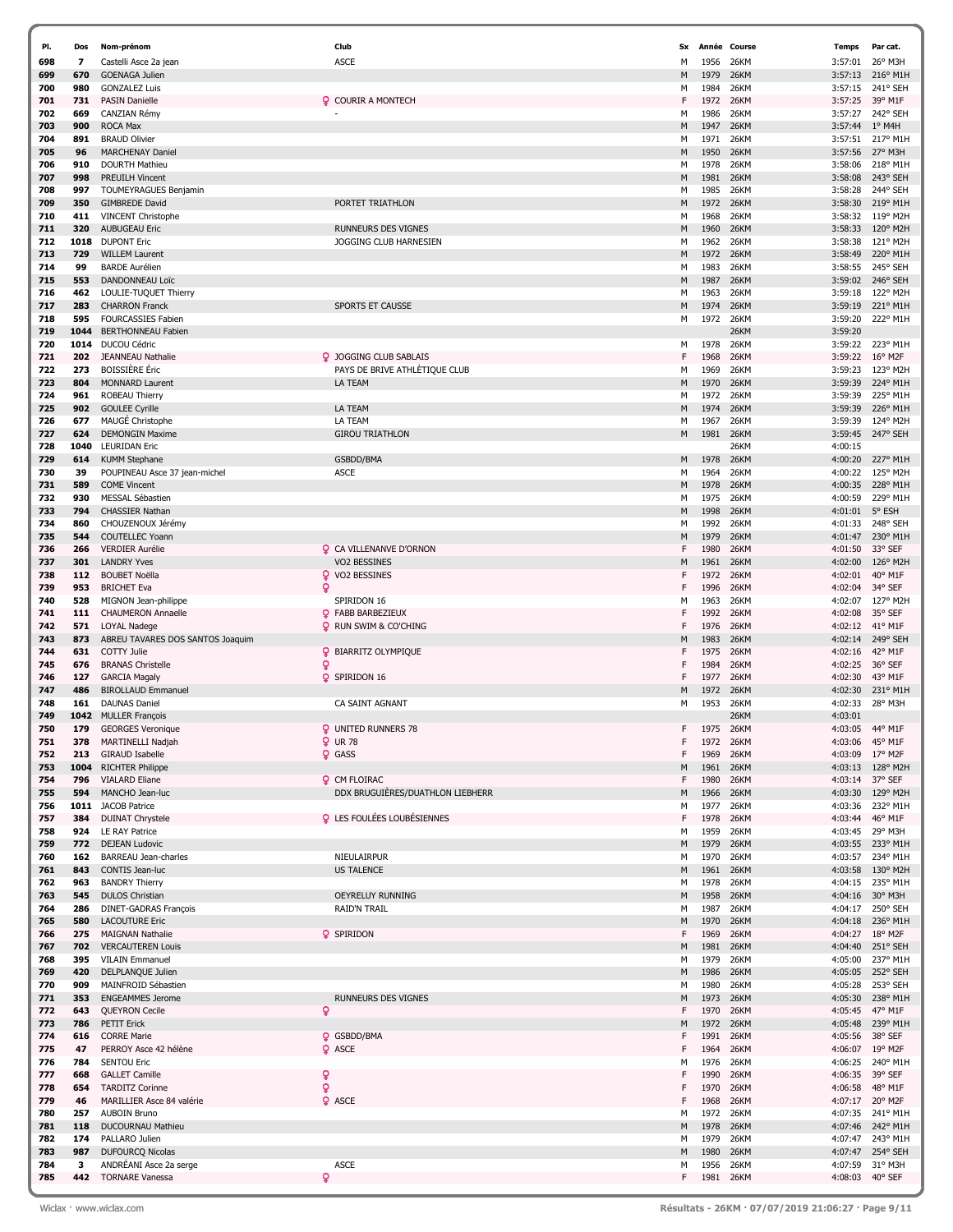| PI. | Dos | Nom-prénom                 | Club                                              | Sx |      | Année Course | <b>Temps</b> | Par cat.         |
|-----|-----|----------------------------|---------------------------------------------------|----|------|--------------|--------------|------------------|
| 786 | 802 | <b>DELAMAIRE Christine</b> | Q FABB                                            | F  | 1972 | 26KM         | 4:08:22      | 49° M1F          |
| 787 | 673 | DAGORNE 2 Stéphane         |                                                   | M  | 1967 | 26KM         | 4:08:26      | 131° M2H         |
| 788 | 948 | PARAILLOUX David           | VILLENAVE D'ORNON TRIATHLON                       | М  | 1971 | 26KM         | 4:08:26      | 244° M1H         |
| 789 | 823 | <b>BONNET Fabienne</b>     | Q DBG                                             | F  | 1972 | <b>26KM</b>  | 4:08:26      | 50° M1F          |
| 790 | 197 | SKOWRONSKI Veronique       | <b>Q</b> FRATERNELLE ATHLETISME BARRET BARBEZIEUX | F  | 1959 | <b>26KM</b>  | 4:08:32      | $1^{\circ}$ M3F  |
| 791 | 140 | <b>DECRON Natacha</b>      | Q.<br>FRATERNELLE ATHLETISME BARRET BARBEZIEUX    | F  | 1977 | <b>26KM</b>  | 4:08:32      | 51° M1F          |
|     | 132 |                            |                                                   | F  | 1975 |              |              | 52° M1F          |
| 792 |     | BOISSEAU Alexandra         | ó                                                 |    |      | 26KM         | 4:08:34      |                  |
| 793 | 355 | <b>TAROZZI Christophe</b>  |                                                   | М  | 1970 | 26KM         | 4:08:52      | 245° M1H         |
| 794 | 829 | CAILLOUX Philippe          |                                                   | М  | 1974 | 26KM         | 4:08:56      | 246° M1H         |
| 795 | 709 | LAGISQUET Laurence         | <b>Q</b> ASEAT                                    | F  | 1971 | 26KM         | 4:09:05      | 53° M1F          |
| 796 | 207 | <b>GALATAUD Olivier</b>    | <b>CASTETS TEAM TRAIL</b>                         | М  | 1974 | <b>26KM</b>  | 4:09:41      | 247° M1H         |
| 797 | 790 | <b>TAURINES Stephanie</b>  | <b>Q</b> TEAM WICKED                              | F  | 1975 | <b>26KM</b>  | 4:10:51      | 54° M1F          |
| 798 | 931 | <b>LABARBE Gilbert</b>     | <b>LEMUR TEAL</b>                                 | М  | 1962 | <b>26KM</b>  | 4:10:58      | 132° M2H         |
| 799 | 536 | <b>HACEN Claude</b>        | <b>TEAM WICKED</b>                                | M  | 1968 | 26KM         | 4:11:00      | 133° M2H         |
| 800 | 27  | LEDOUX Asce 33c cathy      | <b>Q</b> ASCE                                     | F  | 1978 | <b>26KM</b>  | 4:11:04      | 55° M1F          |
| 801 | 56  | PIAT Asce 51 eric          | <b>ASCE</b>                                       | M  | 1966 | 26KM         | 4:11:13      | 134° M2H         |
| 802 | 656 | <b>HARMANGE Arthur</b>     |                                                   | М  | 1991 | <b>26KM</b>  | 4:11:23      | 255° SEH         |
| 803 | 485 | <b>AUGER Alain</b>         | ASI                                               | M  | 1962 | 26KM         | 4:11:24      | 135° M2H         |
| 804 | 331 | VAURIGAUD Bastien          |                                                   | М  | 1984 | <b>26KM</b>  | 4:11:24      | 256° SEH         |
| 805 | 717 | <b>KAYAL Anthony</b>       |                                                   | M  | 1974 | 26KM         | 4:11:40      | 248° M1H         |
| 806 | 694 | <b>PRIEUR Melanie</b>      | <b>Q</b> SU AGEN                                  | F  | 1991 | <b>26KM</b>  | 4:12:12      | 41° SEF          |
| 807 | 833 | <b>ELISSALDE Lionel</b>    |                                                   | M  | 1982 | 26KM         | 4:12:17      | 257° SEH         |
| 808 | 369 | <b>RONTEIX Tony</b>        | CE FROMARSAC                                      | М  | 1985 | 26KM         | 4:12:26      | 258° SEH         |
|     |     |                            |                                                   | F  |      |              |              |                  |
| 809 | 380 | <b>MERCERON Pauline</b>    | <b>Q</b> CE FROMARSAC                             |    | 1991 | 26KM         | 4:12:26      | 42° SEF          |
| 810 | 228 | <b>SCAMPS Arielle</b>      | <b>Q</b> SPIRIDON 16                              | F  | 1969 | 26KM         | 4:12:28      | 21° M2F          |
| 811 | 351 | <b>GUERIN Frederic</b>     | RUNNEURS DES VIGNES                               | M  | 1976 | 26KM         | 4:12:36      | 249° M1H         |
| 812 | 208 | POIRAUDEAU Thomas          | <b>VERNEUIL OXYGENE</b>                           | М  | 1991 | 26KM         | 4:12:57      | 259° SEH         |
| 813 | 800 | <b>BRUNO Ghyslain</b>      |                                                   | M  | 1992 | 26KM         | 4:12:58      | 260° SEH         |
| 814 | 67  | GODARD Asce 64 cédric      | <b>ASCE</b>                                       | М  | 1977 | <b>26KM</b>  | 4:12:59      | 250° M1H         |
| 815 | 433 | <b>DAVID Adrien</b>        |                                                   | M  | 1986 | 26KM         | 4:13:01      | 261° SEH         |
| 816 | 747 | LAMASOU Yohann             | CANEJAN                                           | М  | 1983 | <b>26KM</b>  | 4:13:06      | 262° SEH         |
| 817 | 45  | GIGANT Asce 84 stéphanie   | <b>Q</b> ASCE                                     | F  | 1978 | 26KM         | 4:13:20      | 56° M1F          |
| 818 | 183 | <b>RUDEAU Claude</b>       | <b>ARES</b>                                       | М  | 1940 | <b>26KM</b>  | 4:13:25      | 2° M4H           |
| 819 | 686 | <b>BONNAUD Jack</b>        | LA FOULEE DES JALLES                              | М  | 1949 | 26KM         | 4:13:26      | 3° M4H           |
| 820 | 130 | <b>ROUX Nicolas</b>        |                                                   | М  | 1979 | <b>26KM</b>  | 4:13:48      | 251° M1H         |
| 821 | 1   | MARQUIS Asce 01 carole     | <b>Q</b> ASCE                                     | F  | 1978 | 26KM         | 4:14:27      | 57° M1F          |
| 822 | 723 | <b>BODEREAU Alex</b>       | FOULEES DE SAINT GERMAIN EN LAYE                  | М  | 1964 | 26KM         | 4:14:51      | 136° M2H         |
|     |     |                            |                                                   |    |      |              |              |                  |
| 823 | 865 | <b>DUPONT Daniel</b>       |                                                   | M  | 1974 | 26KM         | 4:14:51      | 252° M1H         |
| 824 | 68  | MORAT Asce 73 fabien       | <b>ASCE</b>                                       | М  | 1984 | <b>26KM</b>  | 4:14:53      | 263° SEH         |
| 825 | 819 | <b>BITARD Céline</b>       | <b>Q</b> AS LIBOURNE TRIATHLON                    | F  | 1977 | 26KM         | 4:15:16      | 58° M1F          |
| 826 | 781 | <b>BITARD Olivier</b>      | AS LIBOURNE TRIATHLON                             | М  | 1973 | 26KM         | 4:15:16      | 253° M1H         |
| 827 | 432 | TALBOT Jean marie          |                                                   | М  | 1956 | 26KM         | 4:15:16      | 32° M3H          |
| 828 | 576 | PLANTADE Sebastien         | TRAILLEUR FOU DU 82                               | М  | 1979 | 26KM         | 4:15:46      | 254° M1H         |
| 829 | 820 | PEROTTEAU Delphine         | ò                                                 | F  | 1974 | 26KM         | 4:16:05      | 59° M1F          |
| 830 | 674 | POUDEVIGNE Nicolas         |                                                   | М  | 1975 | <b>26KM</b>  | 4:16:05      | 255° M1H         |
| 831 | 666 | <b>BOST Claude</b>         | PÉRIGORD EAUX VIVES                               | M  | 1946 | 26KM         | 4:16:09      | 4° M4H           |
| 832 | 157 | PERCHEC XAVIER Xavier      |                                                   | М  | 1960 | 26KM         | 4:16:15      | 137° M2H         |
| 833 | 695 | SAUSSAC Alexandre          |                                                   | M  | 1979 | 26KM         | 4:16:35      | 256° M1H         |
| 834 | 371 | <b>GOULEY Nicolas</b>      |                                                   | М  | 1975 | 26KM         | 4:16:36      | 257° M1H         |
| 835 | 591 | PROUTEAU Olivier           |                                                   | М  | 1971 | 26KM         | 4:16:37      | 258° M1H         |
| 836 | 875 | <b>GUILBON Myriam</b>      | <b>Q</b> RUN ACCEUIL LA ROCHELLE                  | F  | 1972 | 26KM         | 4:16:38      | 60° M1F          |
| 837 | 735 | <b>OLIVAN Bertrand</b>     | <b>ASEAT CREDIT MUTUEL</b>                        | M  | 1958 | 26KM         | 4:17:29      | 33° M3H          |
| 838 | 295 | <b>BONHOMME Carole</b>     | <b>Q</b> FABB                                     | F  | 1978 | <b>26KM</b>  | 4:17:53      | $61^{\circ}$ M1F |
| 839 | 302 | <b>BONHOMME Ludovic</b>    | FABB                                              | M  | 1975 | 26KM         | 4:17:56      | 259° M1H         |
| 840 | 414 | <b>CHANSARD Xavier</b>     |                                                   | М  | 1970 | 26KM         | 4:17:59      | 260° M1H         |
| 841 | 340 | PONCHEL Sebastien          |                                                   | M  | 1982 | 26KM         | 4:18:26      | 264° SEH         |
|     |     | <b>AZARETE Antton</b>      |                                                   |    |      | 26KM         |              |                  |
| 842 | 82  |                            |                                                   | м  | 1981 |              | 4:18:48      | 265° SEH         |
| 843 | 740 | SIMARD Eddy                |                                                   | M  | 1982 | 26KM         | 4:18:49      | 266° SEH         |
| 844 | 601 | <b>GREGOIRE Nicolas</b>    |                                                   | м  | 1975 | 26KM         | 4:18:50      | 261° M1H         |
| 845 | 206 | <b>THOMAS Xavier</b>       |                                                   | M  | 1973 | 26KM         | 4:18:51      | 262° M1H         |
| 846 | 300 | <b>BONNIN Sebastien</b>    | <b>AUNISUD TRIATHLON</b>                          | м  | 1974 | <b>26KM</b>  | 4:18:51      | 263° M1H         |
| 847 | 291 | <b>THIERRY Alain</b>       |                                                   | M  | 1950 | 26KM         | 4:19:32      | 34° M3H          |
| 848 | 216 | LUSSO Michel               | RUN'ALTITUDE                                      | М  | 1970 | 26KM         | 4:19:34      | 264° M1H         |
| 849 | 31  | FEUILLATRE Asce 35 didier  | <b>ASCE</b>                                       | М  | 1971 | 26KM         | 4:19:39      | 265° M1H         |
| 850 | 477 | <b>LUCAS Nicolas</b>       |                                                   | м  | 1984 | 26KM         | 4:19:48      | 267° SEH         |
| 851 | 338 | PLUCHART Vincent           |                                                   | M  | 1989 | 26KM         | 4:19:58      | 268° SEH         |
| 852 | 518 | PAUILHAC Stephanie         | <b>Q</b> ETC HITBOX33                             | F  | 1972 | <b>26KM</b>  | 4:20:08      | 62° M1F          |
| 853 | 745 | <b>DEGERT Michael</b>      |                                                   | M  | 1994 | 26KM         | 4:20:18      | 269° SEH         |
| 854 | 510 | <b>AILLERY Noelle</b>      | <b>Q</b> LA FOULEE DES JALLES                     | F  | 1975 | 26KM         | 4:20:20      | 63° M1F          |
| 855 | 505 | <b>DULUC Patrick</b>       | LA FOULEE DES JALLES                              | М  | 1963 | 26KM         | 4:20:20      | 138° M2H         |
| 856 | 755 | <b>DELAGE Angélique</b>    | ò                                                 | F  | 1977 | 26KM         | 4:20:29      | 64° M1F          |
| 857 | 219 | <b>CUMINAL Bruno</b>       |                                                   | М  | 1958 | 26KM         | 4:20:36      | 35° M3H          |
| 858 | 767 | MICHAELI Catherine         | ò                                                 | F  | 1964 | 26KM         | 4:20:37      | 22° M2F          |
| 859 | 721 | <b>TARADE Cyril</b>        |                                                   | M  | 1978 | 26KM         | 4:21:09      | 266° M1H         |
| 860 | 960 | <b>DAUBIN Gerard</b>       | <b>VILLENAVE D 'ORNON</b>                         | м  | 1963 | <b>26KM</b>  | 4:21:54      | 139° M2H         |
|     |     |                            |                                                   |    |      |              |              |                  |
| 861 | 579 | <b>HUSTE Patrice</b>       | STADE MONT DE MARSAN                              | M  | 1971 | 26KM         |              | 4:21:55 267° M1H |
| 862 | 113 | RENAUD François            |                                                   | М  | 1986 | 26KM         | 4:22:32      | 270° SEH         |
| 863 | 797 | <b>CROUZEAU Mickael</b>    |                                                   | M  | 1985 | 26KM         |              | 4:22:32 271° SEH |
| 864 | 870 | KOSTICA Julien             | RC GROS LARDON                                    | М  | 1983 | 26KM         | 4:22:33      | 272° SEH         |
| 865 | 630 | LACASSAGNE Jerome          |                                                   | М  | 1973 | 26KM         | 4:23:00      | 268° M1H         |
| 866 | 574 | <b>MONSEGU Xavier</b>      |                                                   | М  | 1973 | 26KM         | 4:23:00      | 269° M1H         |
| 867 | 268 | <b>DEJAX Lucie</b>         | <b>Q</b> DBG                                      | F  | 1977 | 26KM         | 4:23:38      | 65° M1F          |
| 868 | 146 | <b>ROUGIER Florent</b>     |                                                   | М  | 1985 | <b>26KM</b>  | 4:23:50      | 273° SEH         |
| 869 | 347 | HASSELOT Stephane          |                                                   | M  | 1968 | 26KM         |              | 4:23:52 140° M2H |
| 870 | 552 | LAGADEC Fabien             |                                                   | М  | 1973 | 26KM         | 4:24:33      | 270° M1H         |
| 871 | 247 | SOUM-POUYALET Olivier      |                                                   | М  | 1978 | 26KM         | 4:24:35      | 271° M1H         |
| 872 | 345 | <b>CAILLER Laurent</b>     |                                                   | М  | 1964 | 26KM         | 4:24:55      | 141° M2H         |
| 873 | 249 | MARTINEZ AYUSO Maite       | Q                                                 | F. | 1982 | 26KM         |              | 4:25:04 43° SEF  |